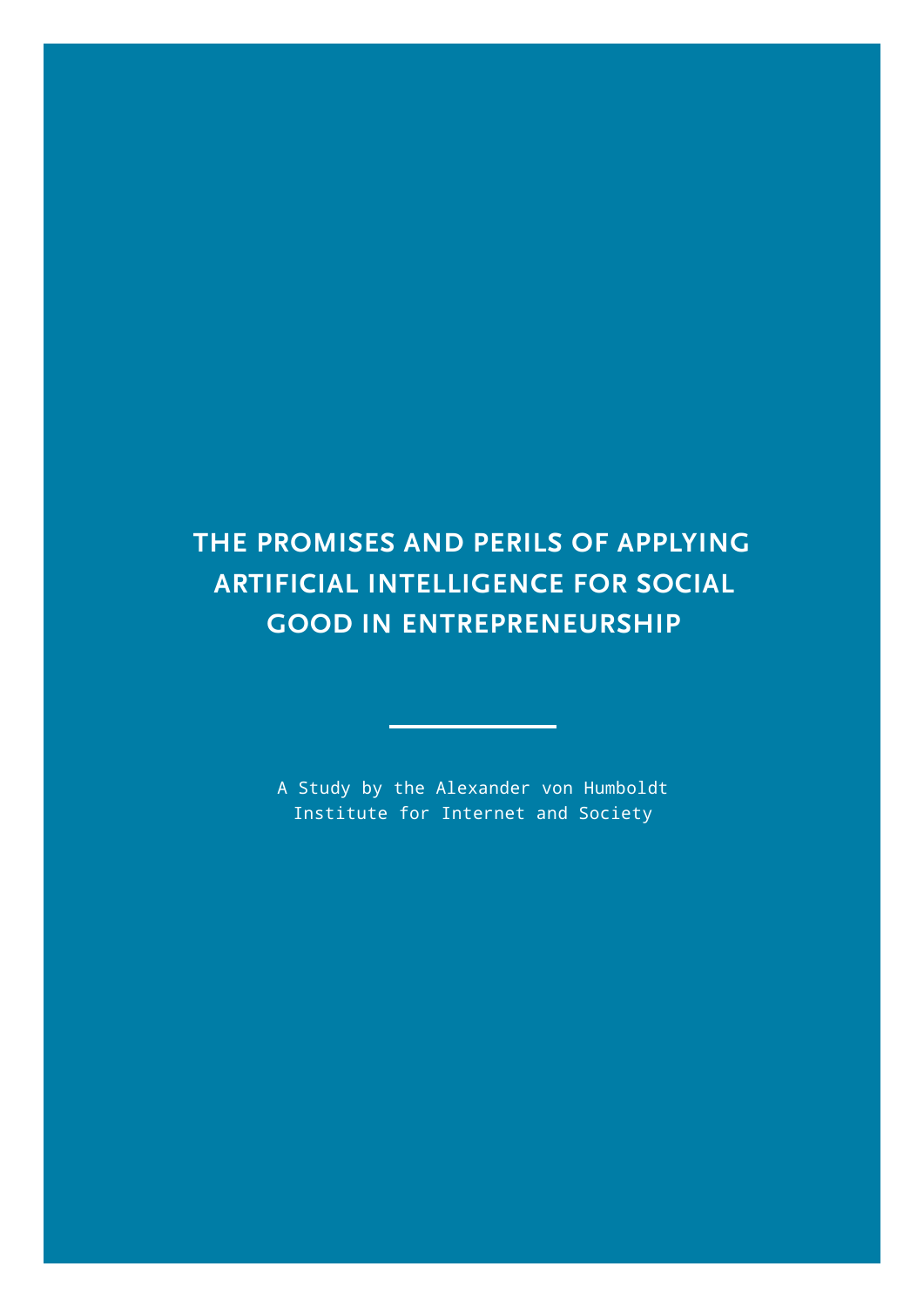# **THE PROMISES AND PERILS OF APPLYING ARTIFICIAL INTELLIGENCE FOR SOCIAL GOOD IN ENTREPRENEURSHIP**

A Study by the Alexander von Humboldt Institute for Internet and Society

AUTHORS Nicole Siebold, Ali Aslan Gümüsay, and Georg von Richthofen ,

Berlin, February 2022

Artificial intelligence (AI) is viewed as a new breeding ground for unprecedented entrepreneurial opportunities. While researchers and practitioners alike agree that AI holds great potential for economic growth, one key question that arises is: How can AI be applied for the greater good of society? In this study, we explore how entrepreneurial ventures apply AI for social good. Our findings reveal four promises and perils that arise when applying AI for social good, and we offer four key takeaways for entrepreneurs who are interested in using AI to create positive societal impact. We also note implications for policy makers.

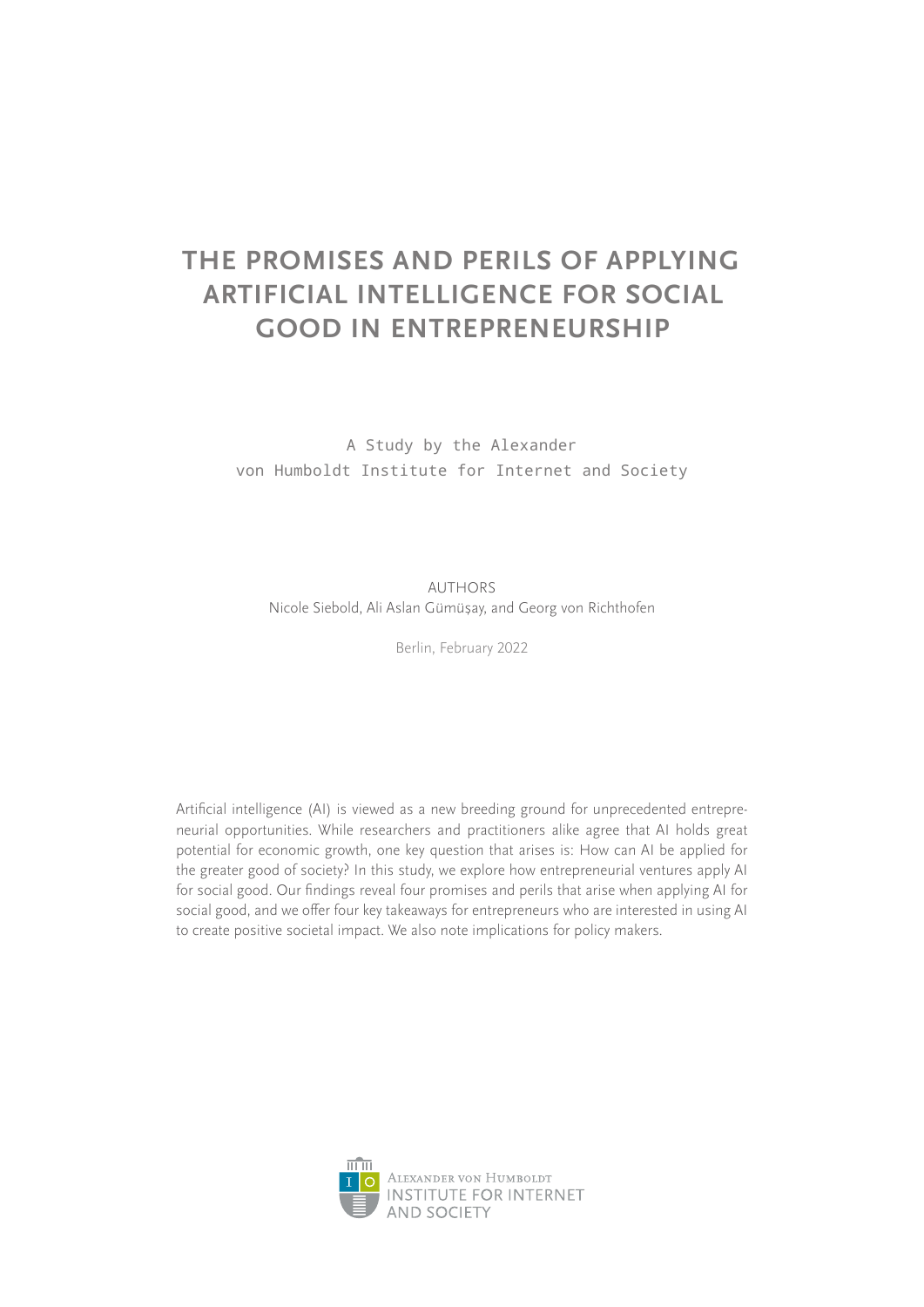# <span id="page-2-0"></span>**FOREWORD**

For more than a decade, the Alexander von Humboldt Institute for Internet and Society (HIIG) has been dedicated to researching digitalization and its impact from a societal perspective. During this time, we have witnessed substantial technological advances in diverse fields such as computer vision, machine learning, and pattern recognition, which are often subsumed under the term "artificial intelligence." At the same time, the need to tackle societal grand challenges such as climate change has become ever more urgent. Given the technological affordances of AI, the question of how it can be applied to address such challenges is becoming increasingly relevant.

The present study considers this question in the realm of entrepreneurship. It is based on qualitative interviews with 15 founders and managers who apply AI to address a variety of societal problems. The authors identify opportunities and challenges that arise in the process and provide guidance to entrepreneurs who are interested in applying AI for the greater good of society. The study therefore helps to answer the question of whether and how AI could be used by entrepreneurs as a tool to benefit society.

Prof. Dr. Dr. Thomas Schildhauer, HIIG director

## **THE AUTHORS PROVIDE GUIDANCE TO ENTREPRENEURS WHO ARE INTERESTED IN APPLYING AI FOR THE GREATER GOOD OF SOCIETY**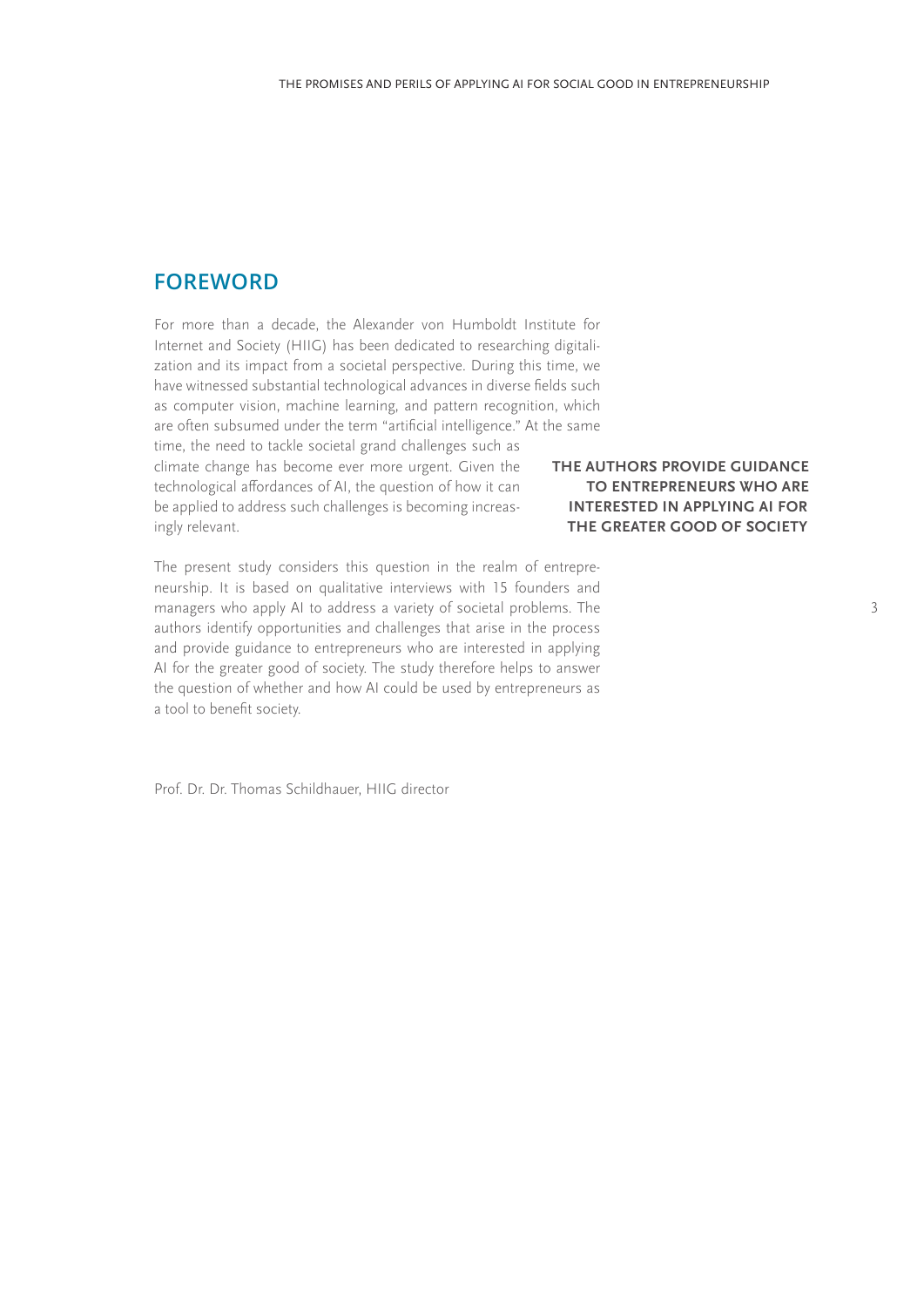# **CONTENTS**

| How can AI be applied for the greater good of society?                                             |
|----------------------------------------------------------------------------------------------------|
| Entrepreneurial ventures and societal advancement                                                  |
| A multiple case study of entrepreneurial ventures that apply AI for the greater good of<br>society |
| The promises and perils of applying AI for social good in entrepreneurship                         |
| Takeaways for entrepreneurs and policy makers                                                      |
| Applying AI in a wide range of domains                                                             |
|                                                                                                    |
|                                                                                                    |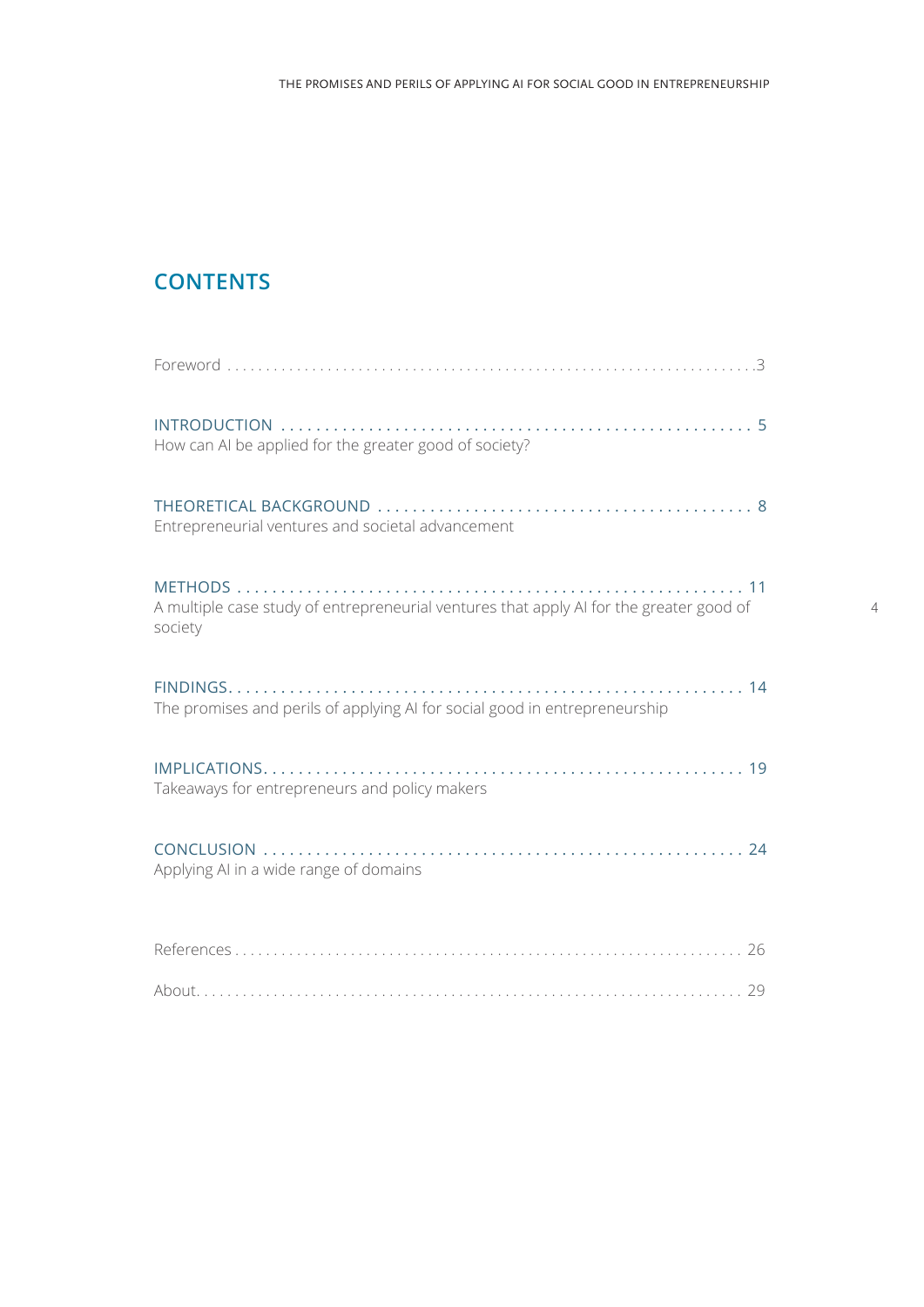# <span id="page-4-0"></span>**INTRODUCTION**

How can AI be applied for the greater good of society?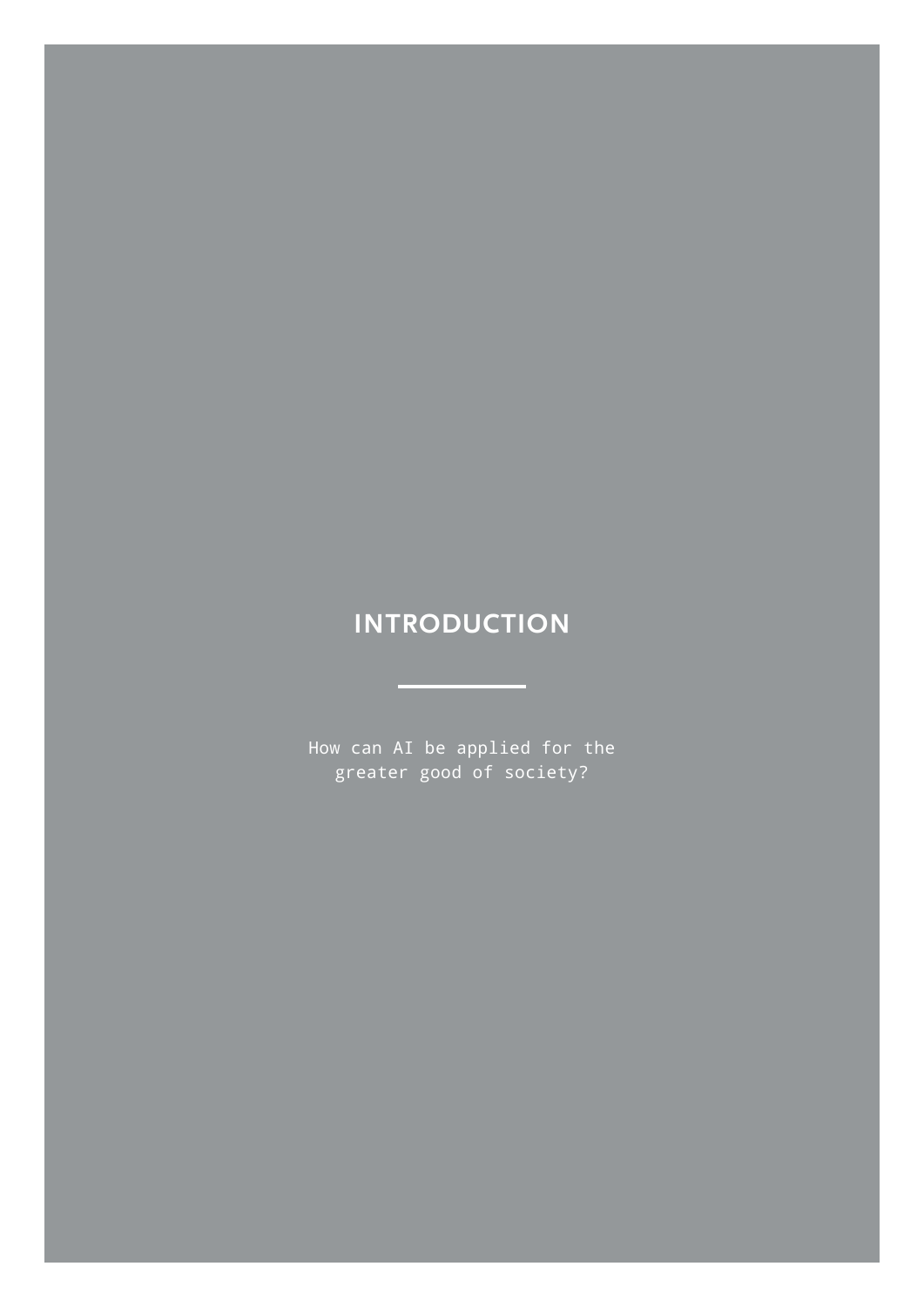As a core element of the "fourth industrial revolution," AI is increasingly being embraced by companies, governments, and communities of practice (Schwab 2017). In the last few years, it has been applied within diverse industries (e.g., health care, banking, education, manufacturing, retail) and business realms (e.g., supply chains, customer relations, production processes) (Lévesque et al. 2020). Understood as the performance by a machine of cognitive functions usually associated with the human mind (Raisch & Krakowski 2021; see also Nilsson 1971), AI encompasses fields such as computer vision, natural language processing, and pattern recognition (Jarrahi 2018). As a highly capable and complex technology, AI is expected to generate great numbers of innovations, which may make AI an instigator, facilitator, and new breeding ground for an unprecedented level of entrepreneurial opportunities (Kabir 2018).

In addition to its potential for economic growth (e.g., Makridakis 2017), AI may also positively impact societal change. For instance, practitioners have suggested that AI could contribute to the multi-pronged efforts to tackle some of the world's most challenging societal problems—after all, it is already being leveraged in research to tackle "moon shot" challenges such as curing cancer and preventing climate change (McKinsey & Company 2018: 3).

Similarly, researchers have argued that, assuming ethical and organizational challenges are sufficiently addressed, AI-based technologies may contribute to alleviating societal problems in various domains, including equality and inclusion; education, health, and hunger; or climate action (e.g., Tomašev et al. 2020).<sup>1</sup>

In these domains, entrepreneurial ventures are widely known as contributors to the greater good of society. In particular, research suggests that they can create and pursue social inno-

### **ASSUMING ETHICAL AND ORGANIZATIONAL CHALLENGES ARE SUFFICIENTLY ADDRESSED, AI-BASED TECHNOLOGIES MAY CONTRIBUTE TO ALLEVIATING SOCIETAL PROBLEMS IN VARIOUS DOMAINS**

vation to catalyze systemic change and scale solutions to maximize impact (Mair et al. 2012; Wry & Haugh 2018). In this process, technology often plays a pivotal role (Westley & Antadze 2010), with entrepreneurial ventures seeking to unlock the potential of AI as the newest frontier in technological progress (DSEM 2021). One important question that arises in this regard is: How can AI be applied for the greater good of society and what are the promises and perils that arise in this process?

<sup>1</sup> Note that the use of AI will not inevitably benefit society. In the world of work, for example, AI enables companies to adopt new and problematic instruments of control (Kellogg et al., 2020). While we are aware of the potentially harmful effects of the use of AI, this article focuses on how entrepreneurial ventures can apply AI for the greater good of society.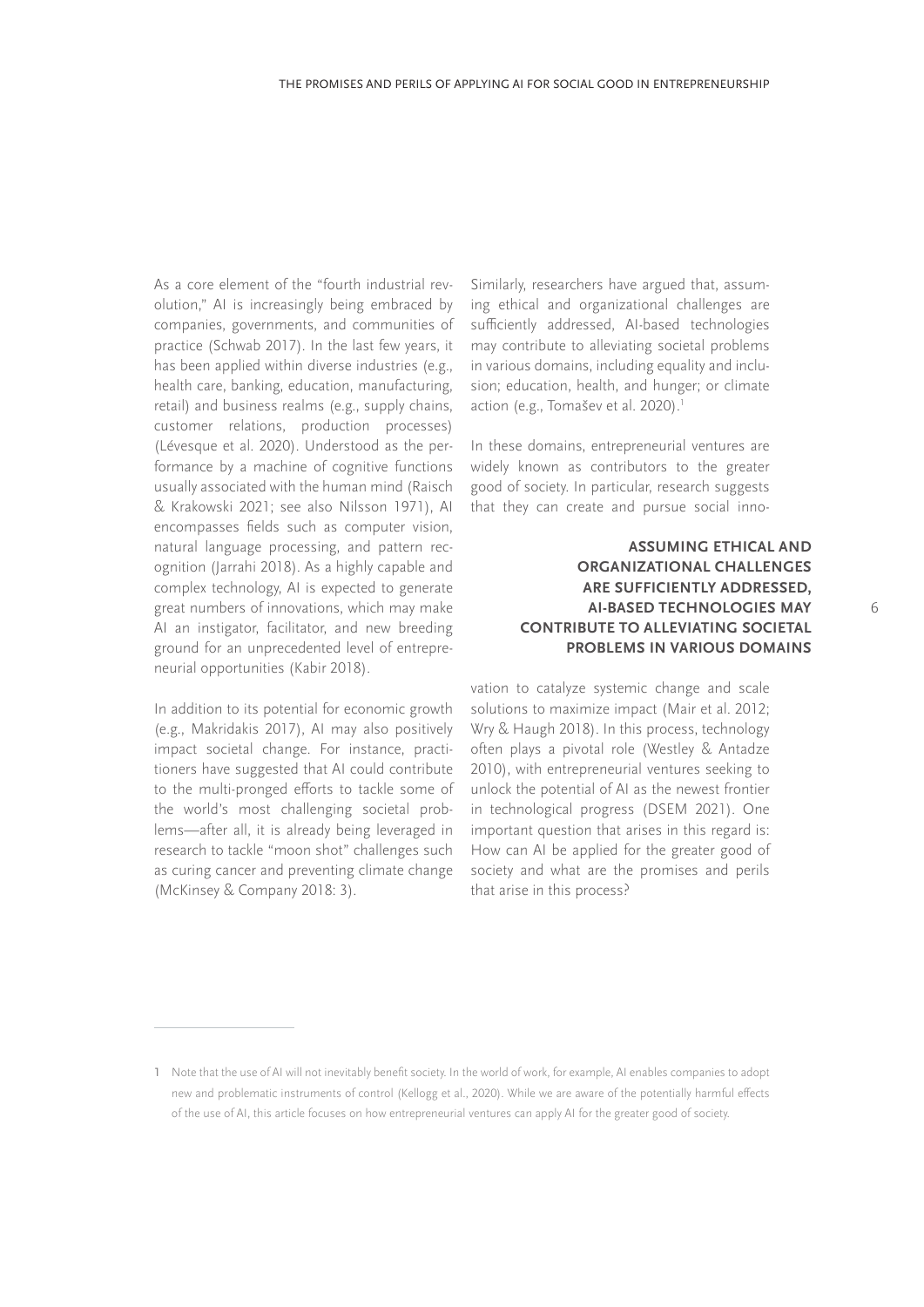To answer this question, we interviewed the founders and managers of 15 entrepreneurial ventures. Exploring how they apply AI for social good, our findings reveal four main promises and perils: While we find that venturing with AI for social good holds the promise of stakeholder engagement, structural flexibility, breakthrough progress, and customization at scale, it also poses challenges of how to deal with systemic bias, the black-box problem, scarce technological skills, and difficult-to-measure outcomes. We conclude our study by discussing four takeaways for entrepreneurs who are interested in leveraging AI for social good, namely, overcome the

trust gap, manage resource scarcity, engage in holistic venturing, and create large-scale impact.

This study proceeds as follows. First, we provide a brief review of the literature on AI and on entrepreneurial ventures as contributors to the greater good of society. Next, we explain the methods and describe the promises and perils identified in the findings section. The study concludes with implications for entrepreneurs and policy makers.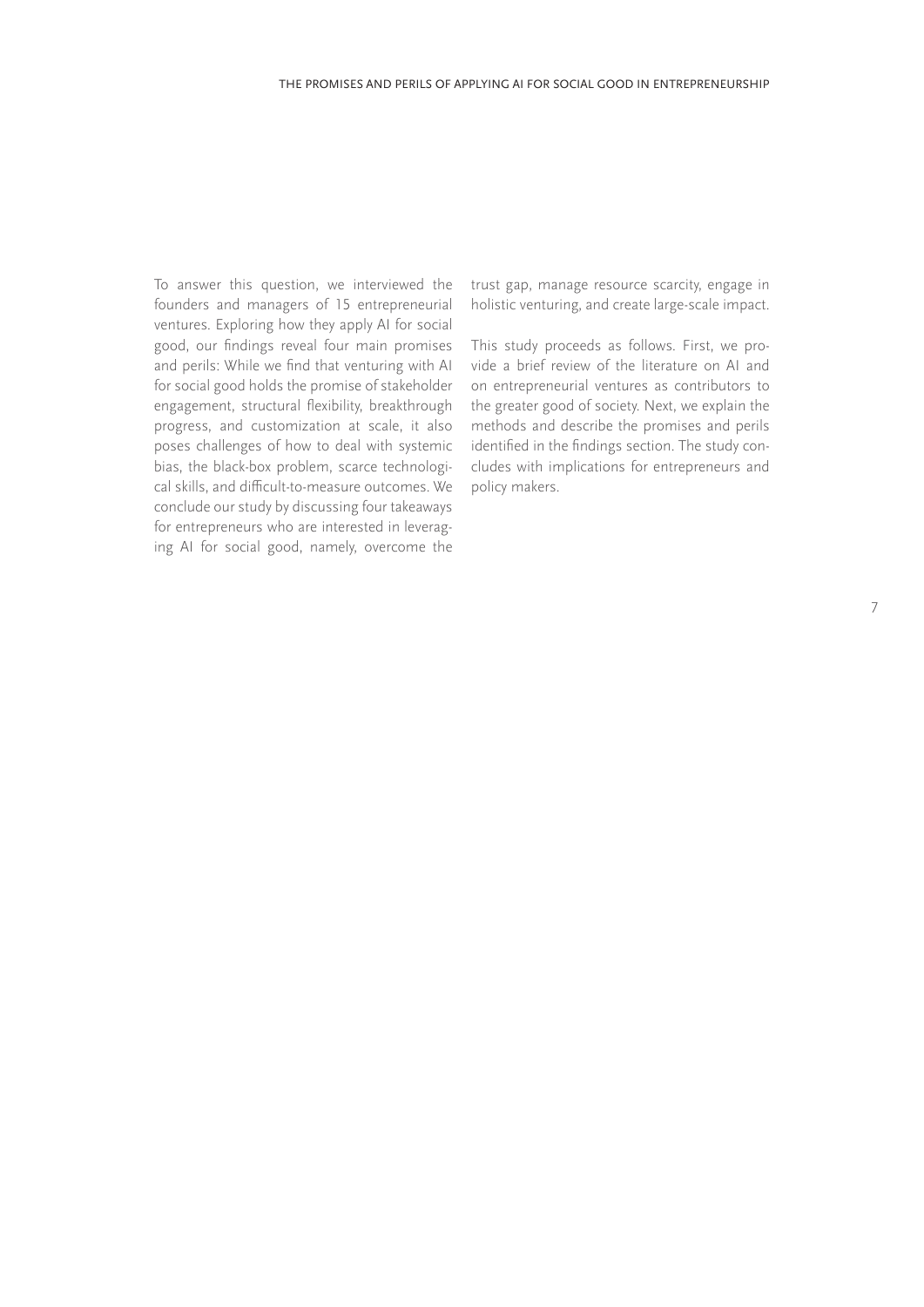# <span id="page-7-0"></span>**THEORETICAL BACKGROUND**

Entrepreneurial ventures and societal advancement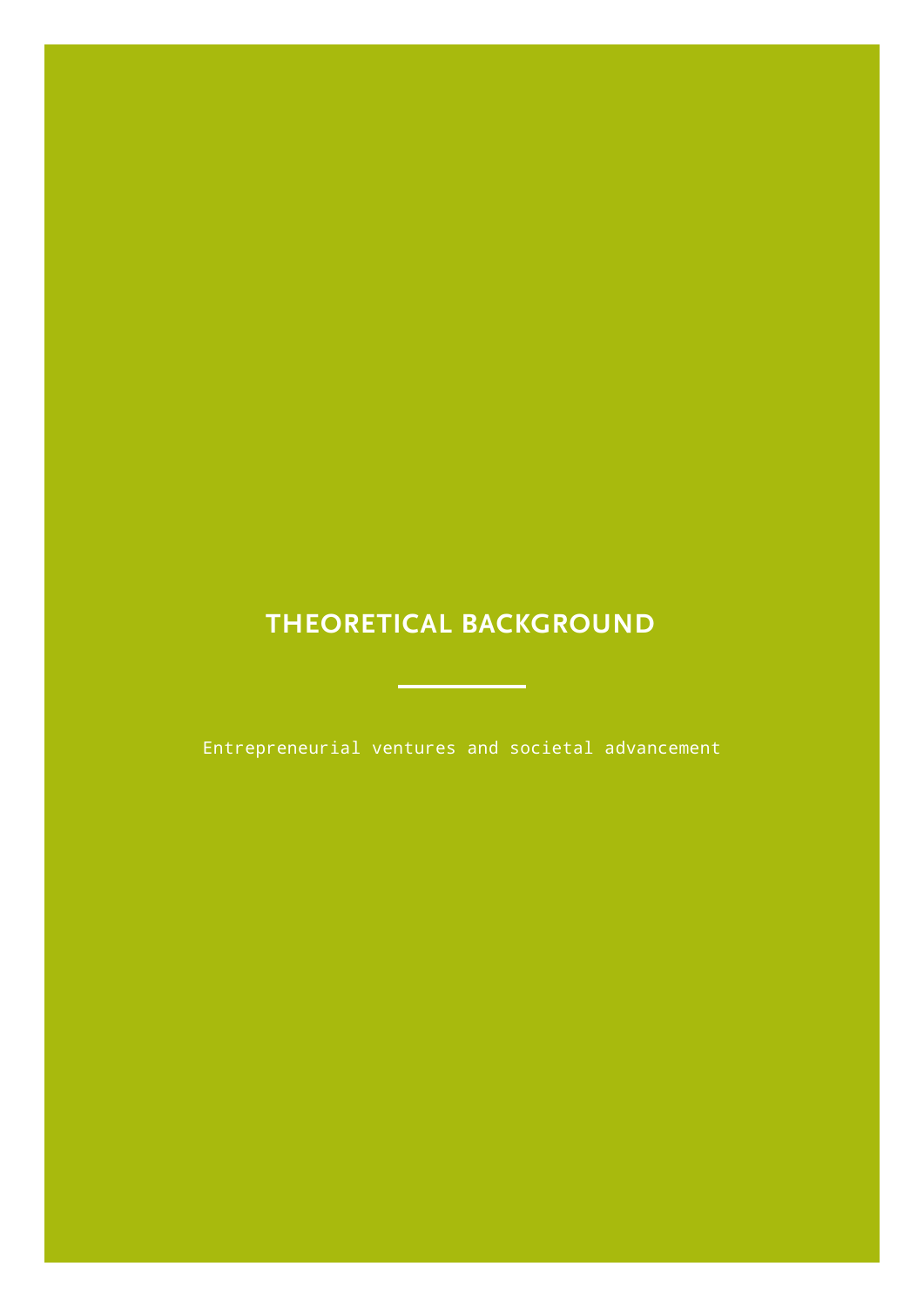## THEORETICAL BACKGROUND

#### AI as a new era in technology

AI is a highly capable and complex technology (Glikson & Woolley 2020) that consists of a heterogeneous set of tools, techniques, and algorithms with various applications, ranging from robotics to natural language processing to the recognition of speech, patterns, and objects. Unlike traditional computer programs, which have a fixed set of preprogrammed instructions, AI can learn and therefore improve and adapt based on experience (Chalmers et al. 2021). As a new generation of technology, it also interacts with the environment by (a) gathering information; (b) interpreting this information, recognizing patterns, and predicting events; (c) generating results, answering questions, or giving instructions; and (d) evaluating the results of actions and improving decisions to achieve specific objectives (Ferràs-Hernández 2018; Glikson & Woolley 2020). Hence, AI shifts agency and control from humans to technology,

thereby recasting the role of technology in society and transforming our understanding of human-technology relations (Glikson & Woolley 2020).

In terms of entrepreneurial activity, there is ample evidence that AI is an especially fashionable and dynamic area, with significant venture capital flowing to AI start-ups (OECD 2018). It is regarded as a growth area by both the private and public sectors (AppliedAI 2019), and, hence, many corporations and governments are increasingly supporting this new field by investing their funds and launching communities of practice where innovative start-ups can develop and experiment with AI-based technologies. Yet, the impetus of these initiatives is primarily centered on technological progress and *not* on societal advancement (Gregory et al. 2021; Raisch & Krakowski 2021).

#### Entrepreneurial ventures as contributors to the greater good of society

Over the last decades, entrepreneurial ventures have been acknowledged as key contributors to the greater good of society as they offer novel solutions to severe problems such as poverty, inequality, pandemics, and climate change (Dacin et al. 2011; Günzel-Jensen et al. 2020, Scheidgen et al., 2021). Scholars have found that entrepreneurial ventures, understood as organizations that "leverage economic activity to pursue a social objective" (Mair et al. 2012: p. 353), catalyze positive change and scale solutions to maximize their impact (Ebrahim & Rangan 2014; Siebold et al. 2019). Entrepreneurs

pursuing social objectives are increasingly recognizing the importance of technology, which often plays a pivotal role in their venturing (Westley & Antadze 2010).

In terms of societal advancement, previous research has found that AI technologies are affecting decision making in areas including education, employment, health care, immigration, and criminal justice, with companies and governments increasingly utilizing the distinct capabilities of AI (Henriksen & Bechmann 2020; Lévesque et al. 2020).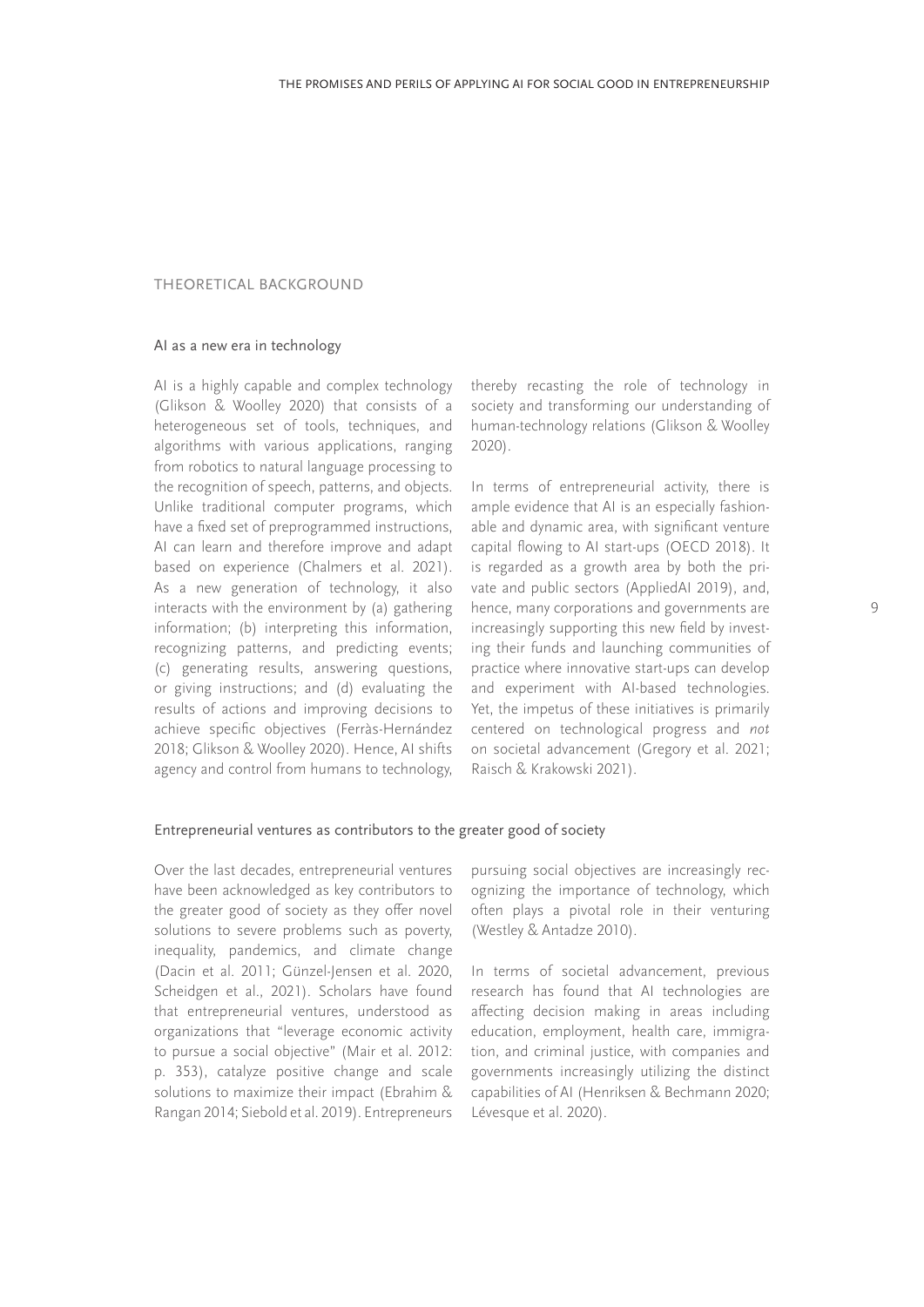Indeed, pioneering studies have indicated that the use of AI could have implications for social equality and fairness in employment and criminal justice cases—automation can reduce humans' implicit bias (Daugherty & Wilson 2018). Yet, while AI may lead to social good or be utilized by socially oriented entrepreneurs looking for

new ways to benefit society, the entrepreneurship literature to date does not shed sufficient light on how entrepreneurial ventures can apply AI for the greater good of society and on the promises and perils that arise in doing so.

> **THE ENTREPRENEURSHIP LITERATURE TO DATE DOES NOT SHED SUFFICIENT LIGHT ON HOW ENTREPRENEURIAL VENTURES CAN APPLY AI FOR THE GREATER GOOD OF SOCIETY**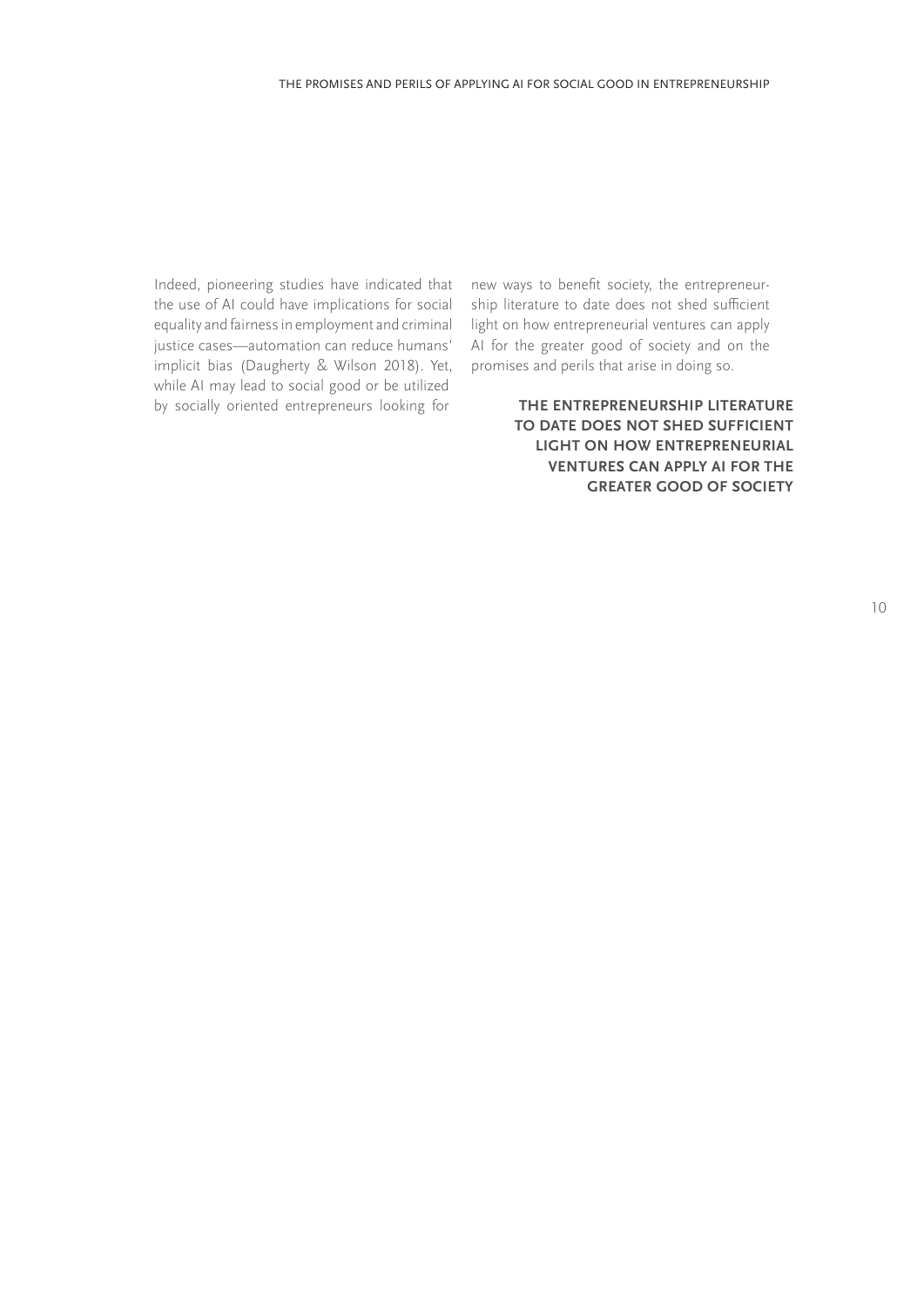# <span id="page-10-0"></span>**METHODS**

÷,

A multiple case study of entrepreneurial ventures that apply AI for the greater good of society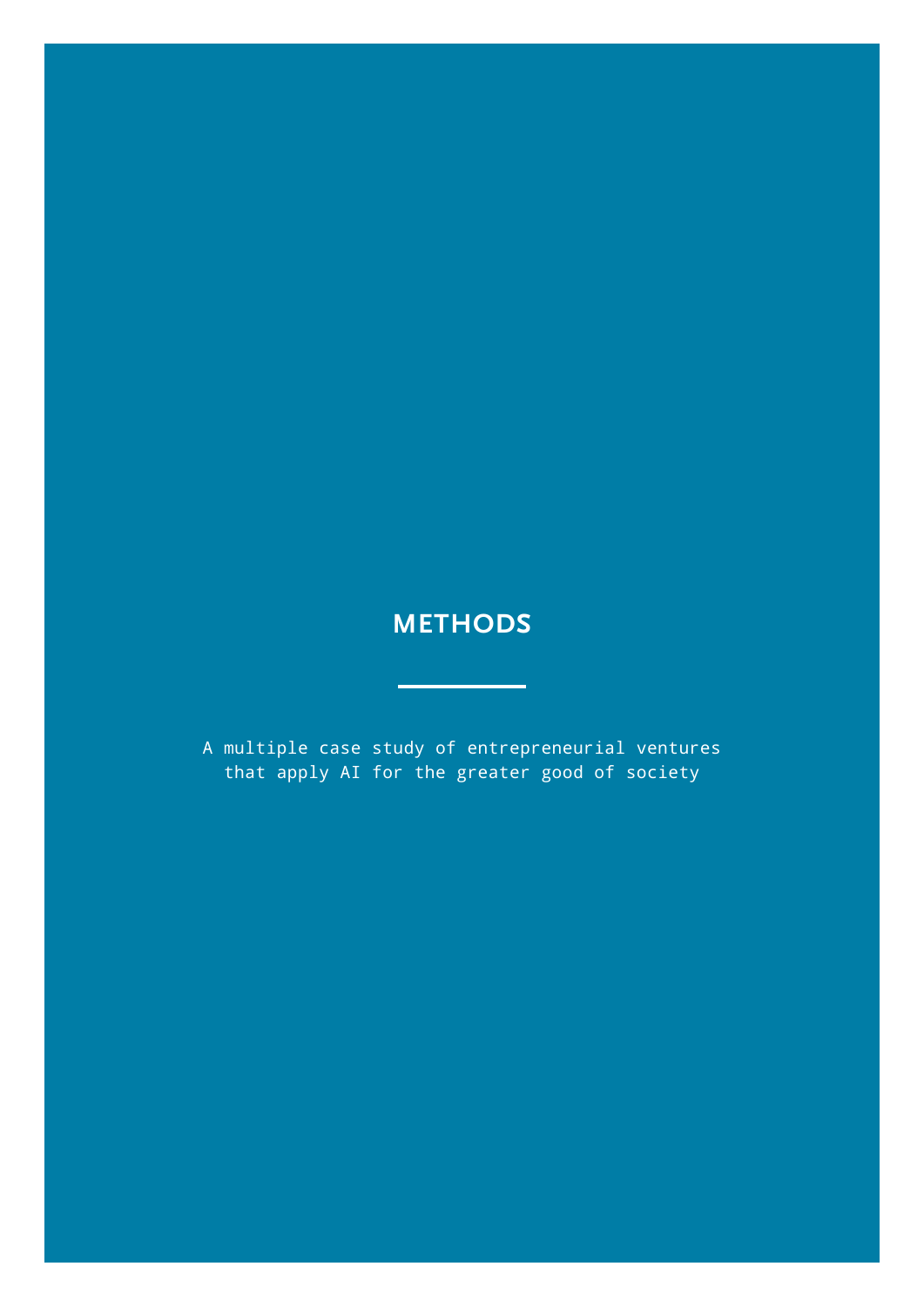As there is a lack of theoretical and empirical research on how entrepreneurial ventures apply AI for the greater good of society and the promises and perils that may consequently arise, we conducted an inductive, in-depth, multiple case study (Eisenhardt et al. 2016). This enabled us to investigate a "contemporary phenomenon within its real-life context" (Yin 1994: 13) while facilitating cross-case comparisons. Our study is based on 15 semi-structured in-depth interviews with founders and managers of entrepreneurial ventures that apply AI technologies and thereby aim to tackle societal grand challenges such as climate change, inequality, and sustainable consumption. The interviews started with broad questions to understand the interviewee's role within the organization and their use of AI technologies. Interviewees were also asked to reflect on the perceived benefits of using AI technologies, with a special focus on the organization,

its clients, and society. Table 1 provides an overview of the 15 entrepreneurial ventures, a brief description of their AI-based activities, and information on the interviewee's role and the industry and country where the venture is located. The interviews were complemented with archive material, which included internal and external documents, such as company presentations and notes, website content, and blog articles.

The data analysis included an in-depth analysis of the ventures and the promises and perils that the interviewees experienced when applying AI technologies. In the findings section, we will focus on the four main promises and perils that emerged from our inductive data analysis.

### **HOW DO COMPANIES USING AI TECHNOLOGIES TACKLE GRAND SOCIETAL CHALLENGES?**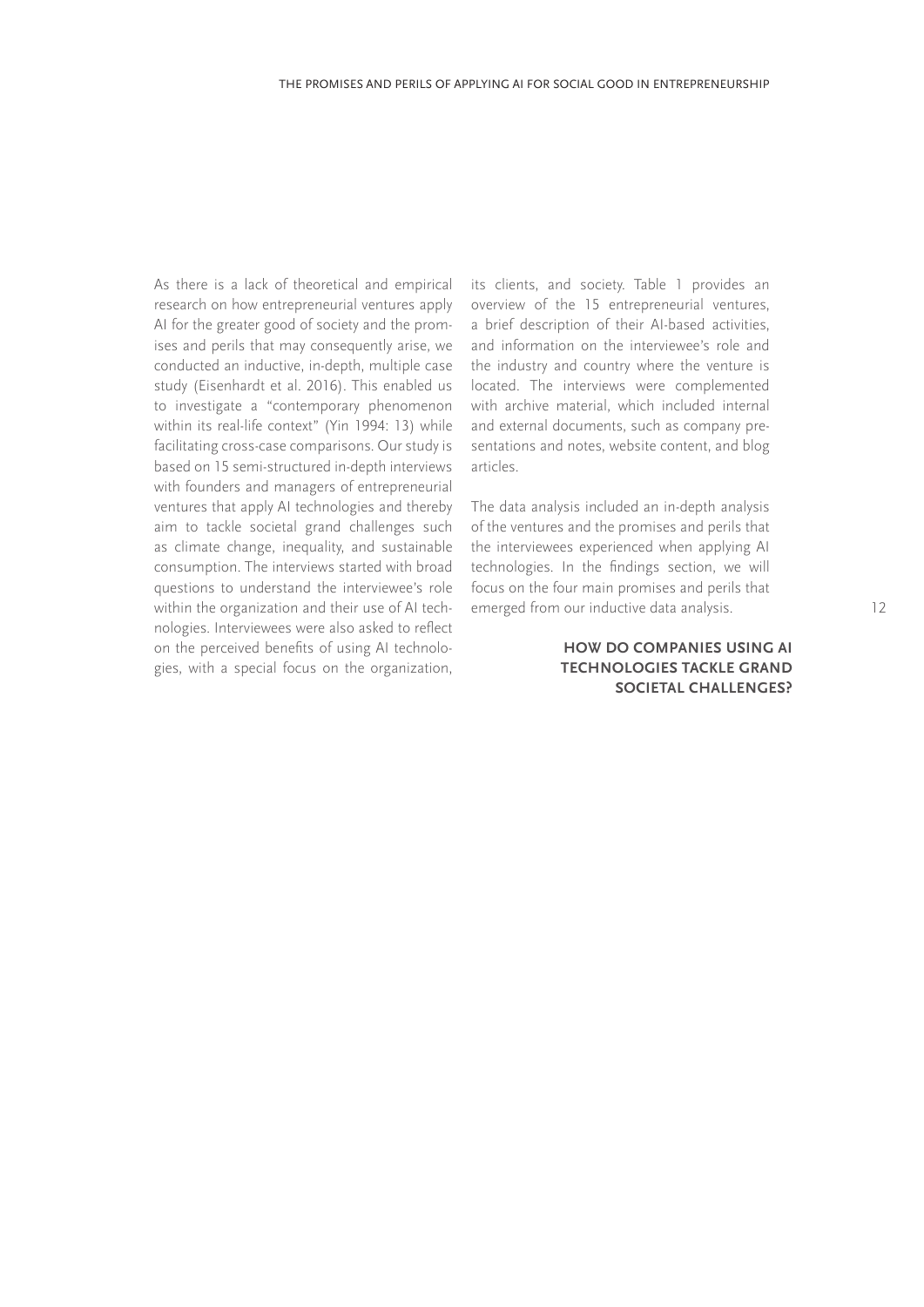### VENTURE BRIEF DESCRIPTION

## Entrepreneurial venture that…

|    | uses object detection and localization to identify<br>and remove small trash with autonomous robots.                                                                                      | Founder               | Environmental<br>services          | Germany           |
|----|-------------------------------------------------------------------------------------------------------------------------------------------------------------------------------------------|-----------------------|------------------------------------|-------------------|
| 2  | plans to use deep learning on structured data<br>to implement a digital reusable bowl-system for<br>takeout, delivery, and convenience food.                                              | Founder               | Environmental<br>services          | Germany           |
| 3  | uses deep learning on structured data to assess<br>the short and long-term climate risks of assets.                                                                                       | Founder               | Environmental<br>services          | United<br>Kingdom |
| 4  | uses image recognition and classification<br>as well as object detection and localization to<br>identify, categorize, and map plastic waste.                                              | Founder               | Environmental<br>services          | United<br>Kingdom |
| 5  | uses image recognition and classification as well as object<br>detection and localization to monitor trees and forests in<br>order to assess the risks of forest fires and power outages. | Founder               | Electric utilities<br>and forestry | Netherlands       |
| 6  | uses image recognition and classification to<br>monitor beehives and collect data in order to<br>investigate the causes of insect death.                                                  | Founder               | Agriculture                        | Germany           |
| 7  | provides a mobile app to farmers in developing<br>countries and uses image recognition and classification<br>to detect plant diseases, pests, and soil deficiencies.                      | Operations<br>Manager | Agriculture                        | Germany           |
| 8  | offers a mobile app and uses natural language<br>processing and analytics to assess chronic gastrointestinal<br>issues and provide personalized digital care.                             | Founder               | Health care                        | Germany           |
| 9  | uses image recognition and classification to analyze<br>anti-microbial images of patients in developing countries in<br>order to support diagnoses and provide patient treatment.         | Director              | Health care                        | France            |
| 10 | uses image recognition and classification to<br>digitalize medical images and develop applications<br>for medical analysis and diagnosis.                                                 | Founder               | Health care                        | Spain             |
| 11 | offers a mobile app and uses natural language<br>processing to assess the skills of marginalized people<br>and connect their skills to local job occupations.                             | Founder               | Education                          | Netherlands       |
| 12 | uses deep learning on structured data to analyze payment<br>transactions in order to provide purchase information<br>and external environmental data to its clients.                      | Founder               | Banking                            | Germany           |
| 13 | uses natural language processing to provide<br>live-messaging conversational automation.                                                                                                  | Founder               | Customer<br>service                | Germany           |
| 14 | uses deep learning on structured data in order<br>to provide an open-source standard on data<br>application for sustainable consumption.                                                  | Founder               | Customer<br>service                | Germany           |
| 15 | uses image recognition and classification to<br>identify and track food waste in restaurants.                                                                                             | Founder               | Hospitality                        | Netherlands       |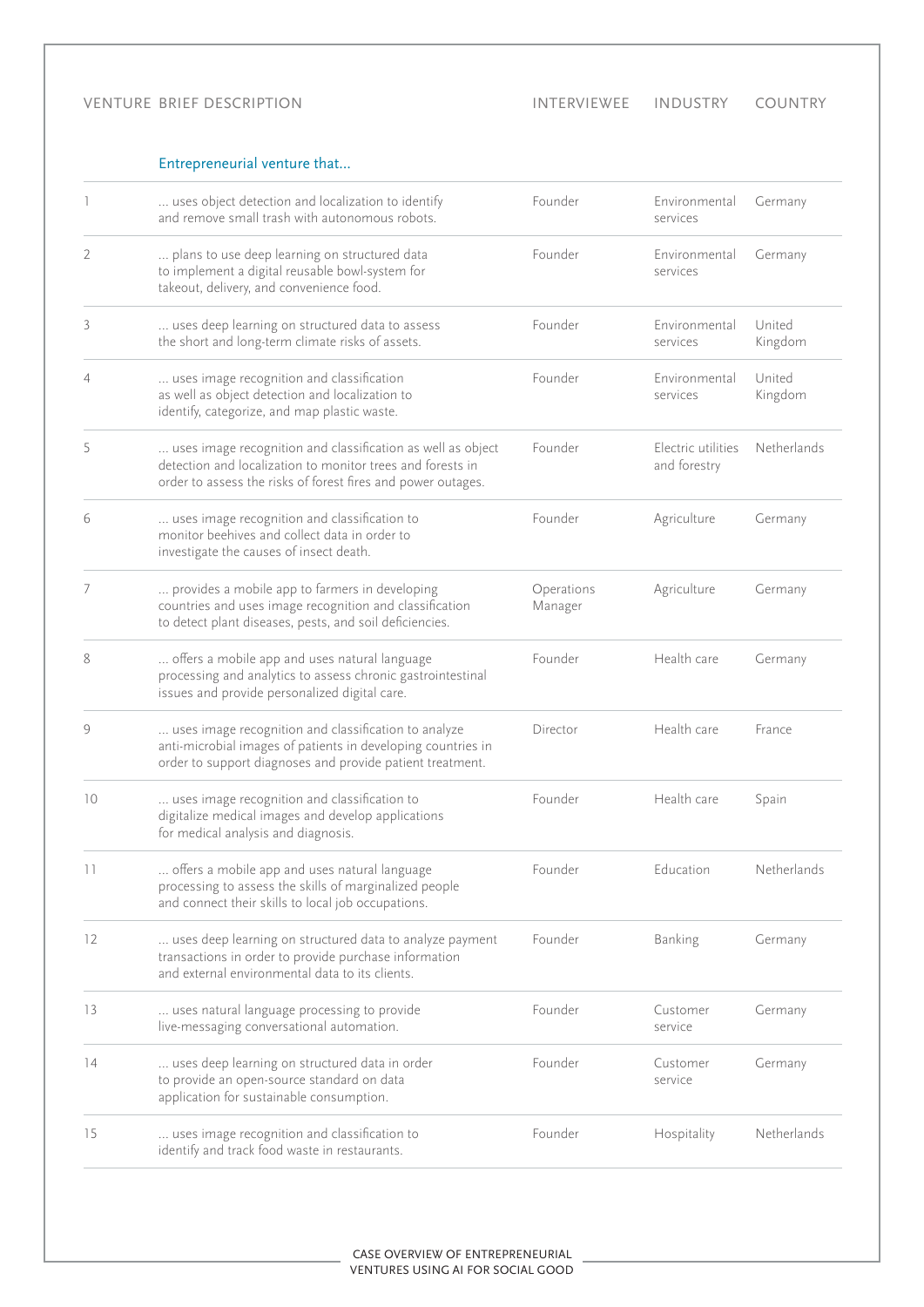# <span id="page-13-0"></span>**FINDINGS**

<u> Liberature</u>

The promises and perils of applying AI for social good in entrepreneurship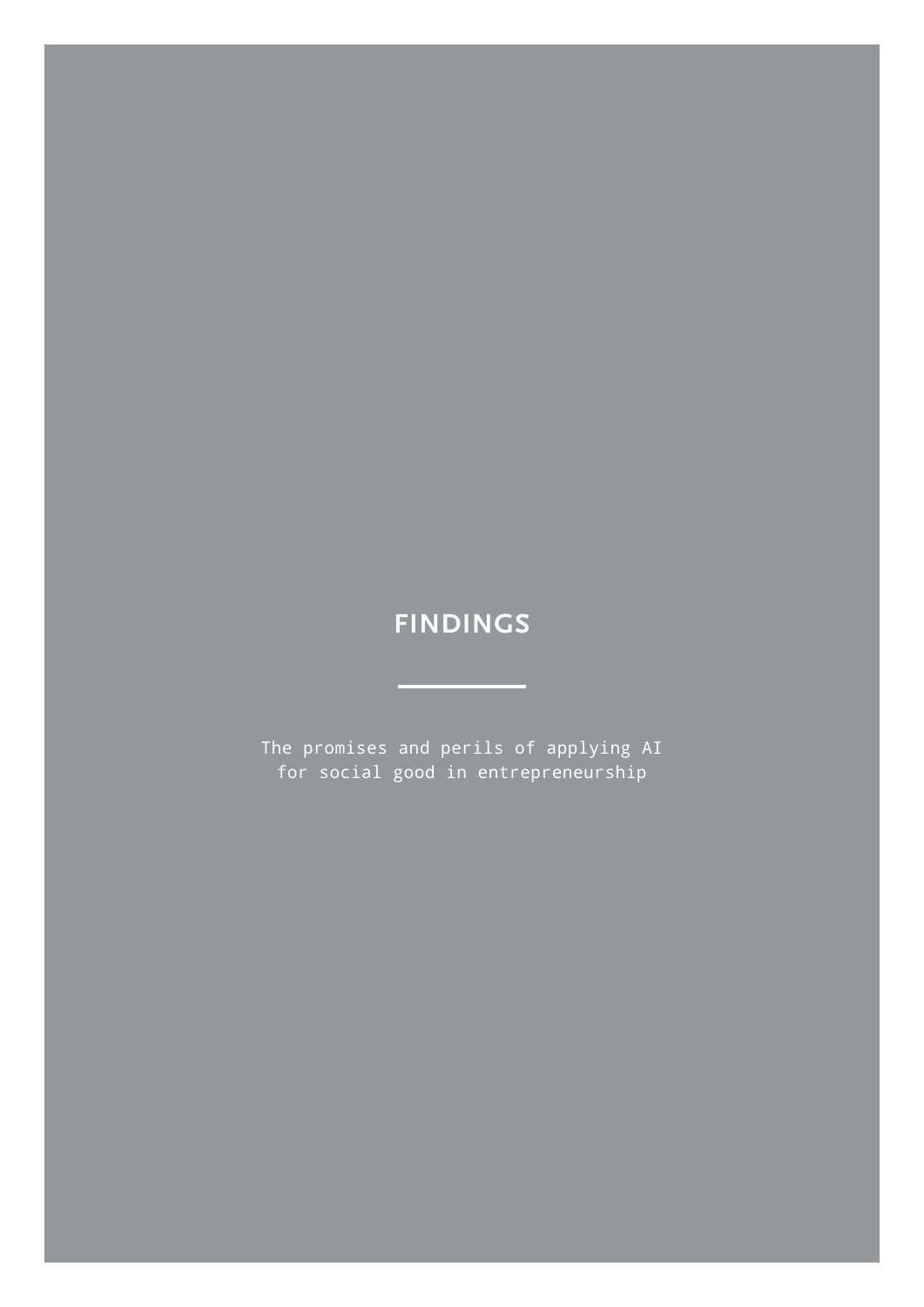# **PROMISES**





Break-through progress





Customization at scale

**PERILS**



Systemic bias



Scarce technological skills



Black box problem



Difficult-to-measure outcomes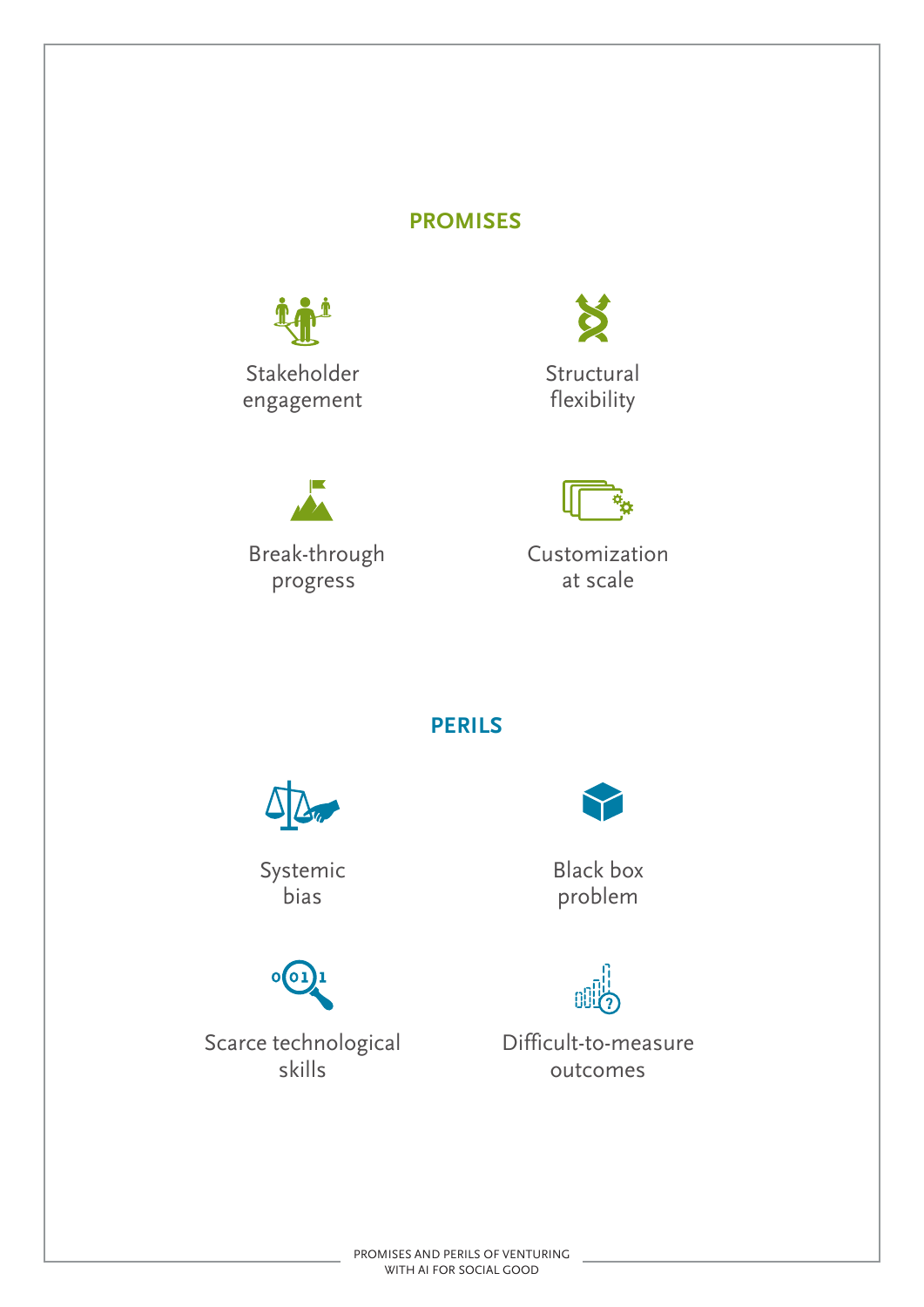### THE PROMISES OF VENTURING WITH AI FOR SOCIAL GOOD

Our analysis reveals four main promises and perils of venturing with AI for social good (see the illustration on page 15).

## **STRUCTURAL FLEXIBILITY ENABLED ENTREPRENEURIAL VENTURES USING AI TECHNOLOGIES TO CHALLENGE THE TAKEN-FOR-GRANTED IDEALS AND PRACTICES OF TECHNOLOGY STARTUPS**

Our study identifies four notable promises: (1) stakeholder engagement in cross-sector collaborations built upon shared societal goals; (2) the ventures' structural flexibility in making use of for-profit and not-for-profit organizational forms; (3) break-through progress made possible by AI technology; (4) and the ability to provide customization at scale. The first promise, *stakeholder engagement*, was evident in many interviews and concerned beneficial collaborations with heterogeneous stakeholders from both the public and private sector. Because the ventures we analyzed focused on social good and common objectives (e.g., reduction of plastic waste), they had the ability to approach different types of stakeholders, such as NGOs, government agencies, corporate clients and, in some cases, even competitors and companies that were considered partly responsible for the societal issues tackled (e.g., suppliers of plastic packaging).

The use of AI offered these ventures reliable insights for their stakeholders—this applied to entrepreneurial venture 4 (EV4), which provided AI-based data analysis that was used as evidence to inform policy makers' decisions and thus drive legislative change in the form of a ban on single-use plastic packaging. By mobilizing public- and private-sector organizations to engage collectively, EV4 received support that varied from financial contributions to knowledge

provision. This helped the founders to further develop AI technologies. At the same time, EV4 engaged with research communities (e.g., universities, government laboratories, institutes, and research arms of technology companies), who became active stakeholders who make use of for-profit, not-for-profit, and hybrid structures.

The second promise, structural flexibility, describes the ventures' flexibility to make use of for-profit, not-for-profit, and hybrid structures. This meant that they were in a unique position to act as a bridge between communities that were interested in either technological or societal advancement. In the case of entrepreneurial venture 14 (EV14), the two arms of the venture allowed it to simultaneously offer free scientific advancement regarding how to calculate sustainability via its not-for-profit arm while also offering its AI capabilities on a for-profit basis to banks interested in measuring their clients' consumption footprint. As such, this structural flexibility allowed EV14 to capture and redistribute revenues via its dual for-profit/not-for-profit entities with distinct legal forms. The structural flexibility of the entrepreneurial ventures using AI also enabled them to question the taken-forgranted ideals and practices of technology startups. This involved prioritizing societal impact over exponential growth and profit and seeing AI as a means to an end (social advancement) rather than an end in itself.

The third promise, break-through progress, was reflected upon by many interviewees. It concerns the discontinuous technological nature of AI and how it can accomplish tasks beyond traditional human abilities. An example of a venture in which AI afforded radical new approaches that transcend traditional organizational outcomes is entrepreneurial venture 11 (EV11), which used neural networks to build a precise skill profile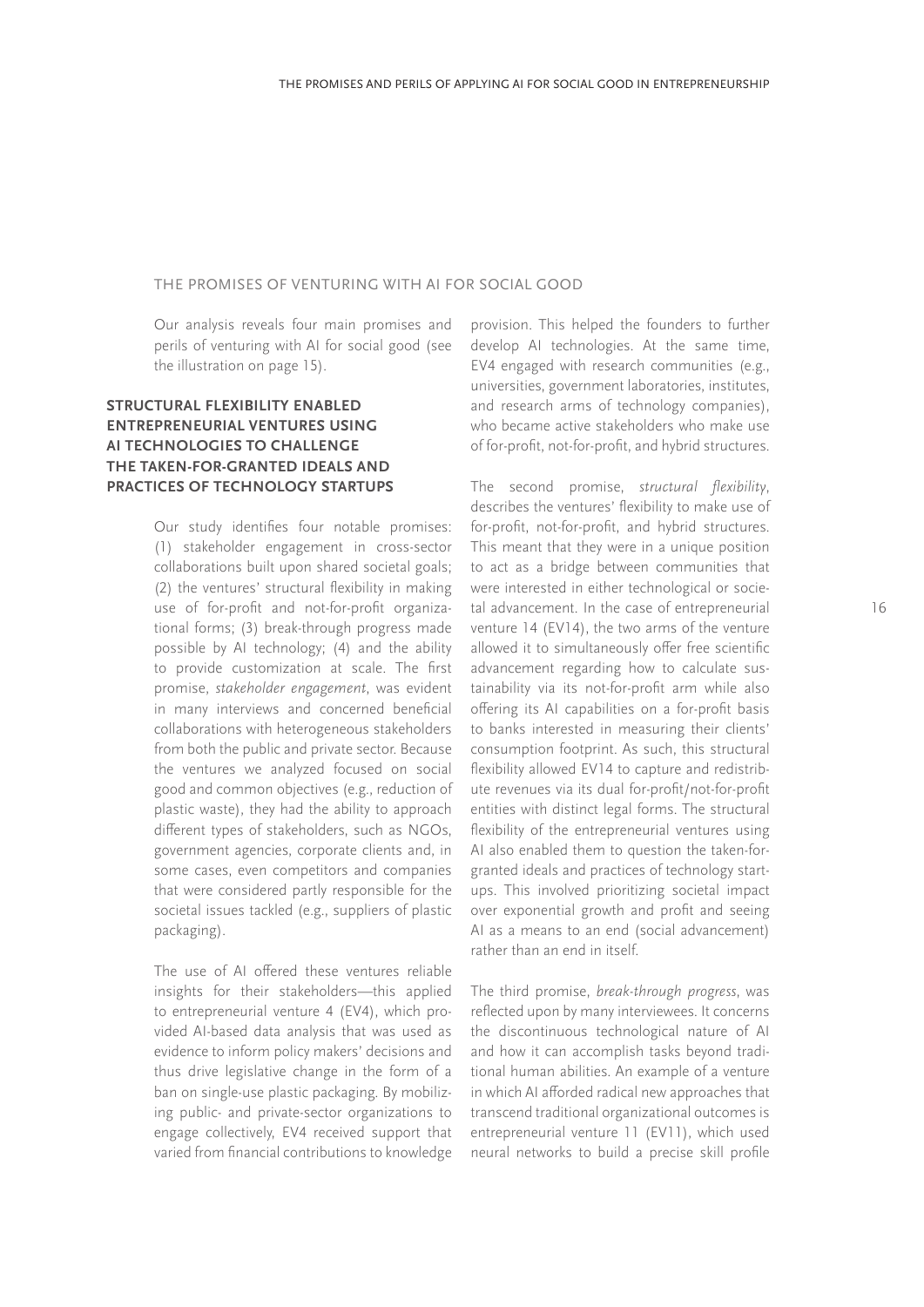for marginalized individuals, such as refugees coming from Syria to Europe. The founder's belief that AI offered innovative ways to perform organizational activities and obtain novel outcomes that can lead to break-through progress was central to many of the cases we studied. All but two of our interviewees acknowledged the potential "quantum nature" of improvements that AI yields in producing previously unattainable organizational outcomes.

The fourth promise, customization at scale, was evident when the ventures were able to deliver a service or product that was highly customized to each individual client's need without incurring high costs.

For example, entrepreneurial ventures 13 (EV13) achieved customization at scale using chatbots that engaged with each client in a unique manner and provided individualized outputs without incurring the costs expected when maintaining a large number of customer service employees. In this way, AI promises to transcend traditional trade-offs between differentiation and cost strategies. Our analysis indicates that customization at scale may initiate a shift from a variable cost-driven business model to one that is based on front-end fixed costs, such as building and training AI systems; the venture hence benefits from economies of scale while maintaining high-levels of individualized outputs.

#### THE PERILS OF VENTURING WITH AI FOR SOCIAL GOOD

Our study reveals that the founders must also contend with four main perils: (1) the risk of introducing systematic bias into AI systems; (2) the black-box problem of having nonhuman systems make opaque decisions that ultimately affect humans; (3) competing for scarce technological skills; (4) and providing difficult-to-measure outcomes that relate to its focus on the social good. The first peril, systematic bias, concerns prejudices that are designed into the AI system, for example, due to bias in the data sets that are used to train AI models. For instance, the data sets collected and used to train AI models at entrepreneurial venture 9 and 10 (EV9 and EV10) mainly included North American and European medical images, yet these were not representative of the type of client-beneficiaries the organizations were trying to help (i.e., patients in developing countries). The bias towards providing better care to U.S. and European types of patients generated an imbalance in the digital libraries available to AI researchers. At the same time, training new

AI models using existing knowledge and past experience risked introducing systematic design bias into the calibration of the neural network, which occurred in the case of entrepreneurial venture 11 (EV11)—this venture used existing human resources data that, from the founder's perspective, risked engendering the same bias (e.g., race, age, religion) that exists in the labor market and that largely causes the inequality that the venture is trying to fight.

The second peril, the black-box problem, arises when AI systems run in deep neural networks that use different layers of computing to answer questions via backward propagation, a technique that essentially represents how machine learning unfolds. This peril relates to not knowing how the system arrives at conclusions, which is especially critical for human-related applications in areas such as health care, employment, or criminal justice. In the case of entrepreneurial venture 8 (EV8), a venture that assessed chronic gastrointestinal issues and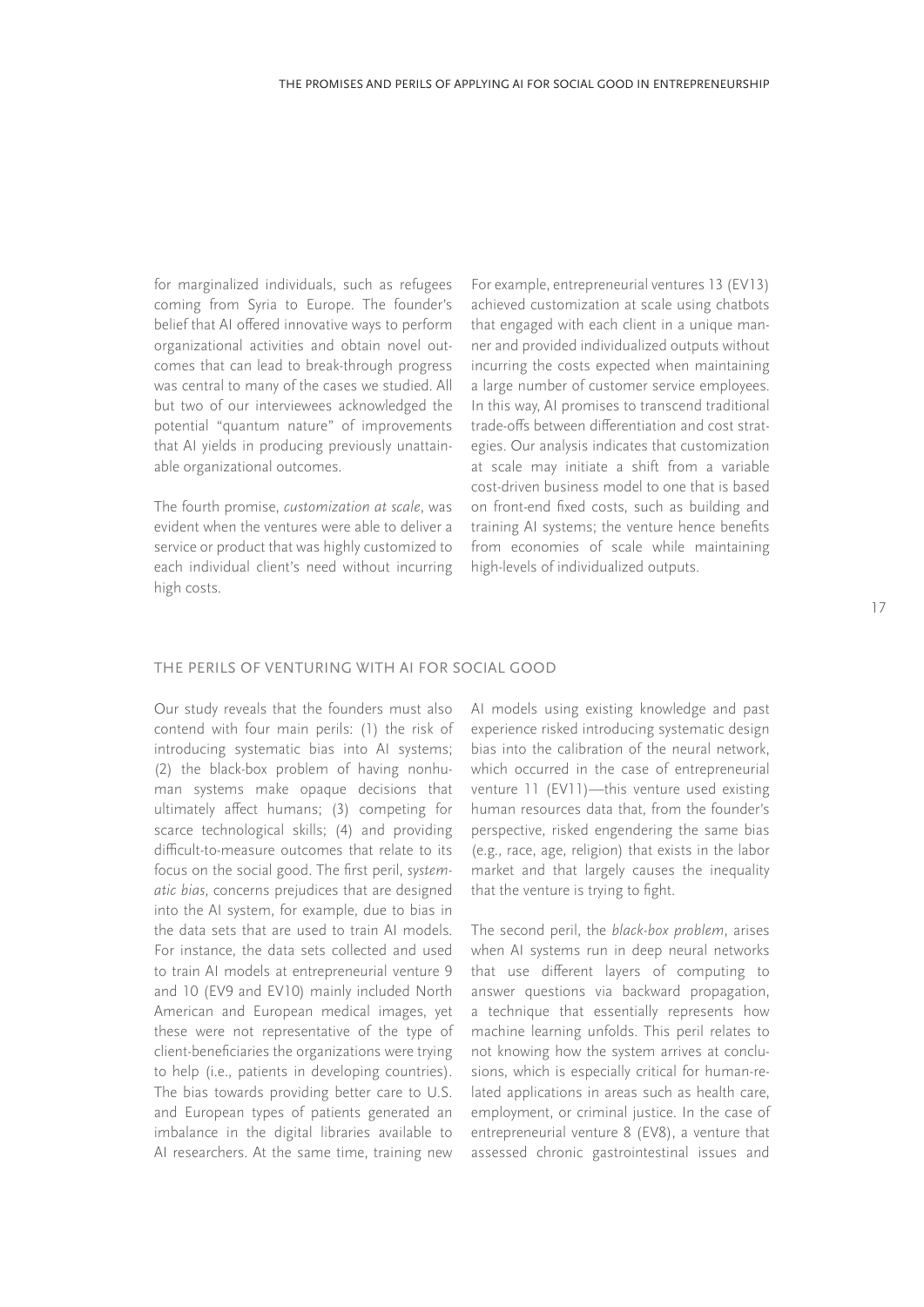provided personalized digital care to its users, this peril pertained to the difficulty of trusting an AI that was built and trained but whose diagnostic decisions cannot be fully explained. Given that founders followed the precautionary principle, we find that the black-box problem limited many of them in terms of the areas where they deployed AI and the activities they undertook using AI.

### **SECURING TECHNOLOGICAL SKILLS THAT ARE HIGHLY IN DEMAND IN BOTH THE PRIVATE AND PUBLIC SECTOR CAN BE EXTREMELY CHALLENGING**

The third peril, scarce technological skills, was pointed out by many interviewees, who reported that it was extremely difficult to secure technological skills that are highly in demand in both the private and public sector. In particular, the interviewees explained that they needed people with strong scientific, mathematical, and engineering knowledge in order to build and continuously develop AI technologies. For instance, the founder of EV11 reported that they needed neural network scientists who were highly qualified—such candidates often held master's or Ph.D. degrees and had both broad procedural computing knowledge and a deep theoretical understanding of the mathematical constructs underpinning AI. Individuals with such skills are rare and difficult to retain, as newly established ventures often cannot afford to pay market-based competitive salaries for engineers, who end up working for leading technology companies such

as Alphabet, Apple, Facebook, Amazon, Tencent, and Microsoft.

The fourth peril, difficult-to-measure outcomes, emerged in many interviews and and refers to venturing activities that mostly generate indirect outcomes for the ventures' main client groups. For instance, the founder of EV11, a venture that used natural language processing to help marginalized people to assess their skill level and helped them to get jobs appropriate to their skills, stated that the venture's activities indirectly improved living standards. While many of the interviewees said that they could see the outcomes of their activities, they reported not currently being able to measure them. In some cases, this difficulty in measuring outcomes was due to the ventures' focus on preventing certain events, such as insect mortality or plant diseases. In the case of EV13, a venture that used natural language processing to create chatbots for its clients' customer-service activities, the founder saw the opportunity to apply the chatbots in support of marginalized families. While the societal value of such activities appeared evident, the founder noted challenges in finding a path to monetization, which made it difficult to apply them in service of marginalized families.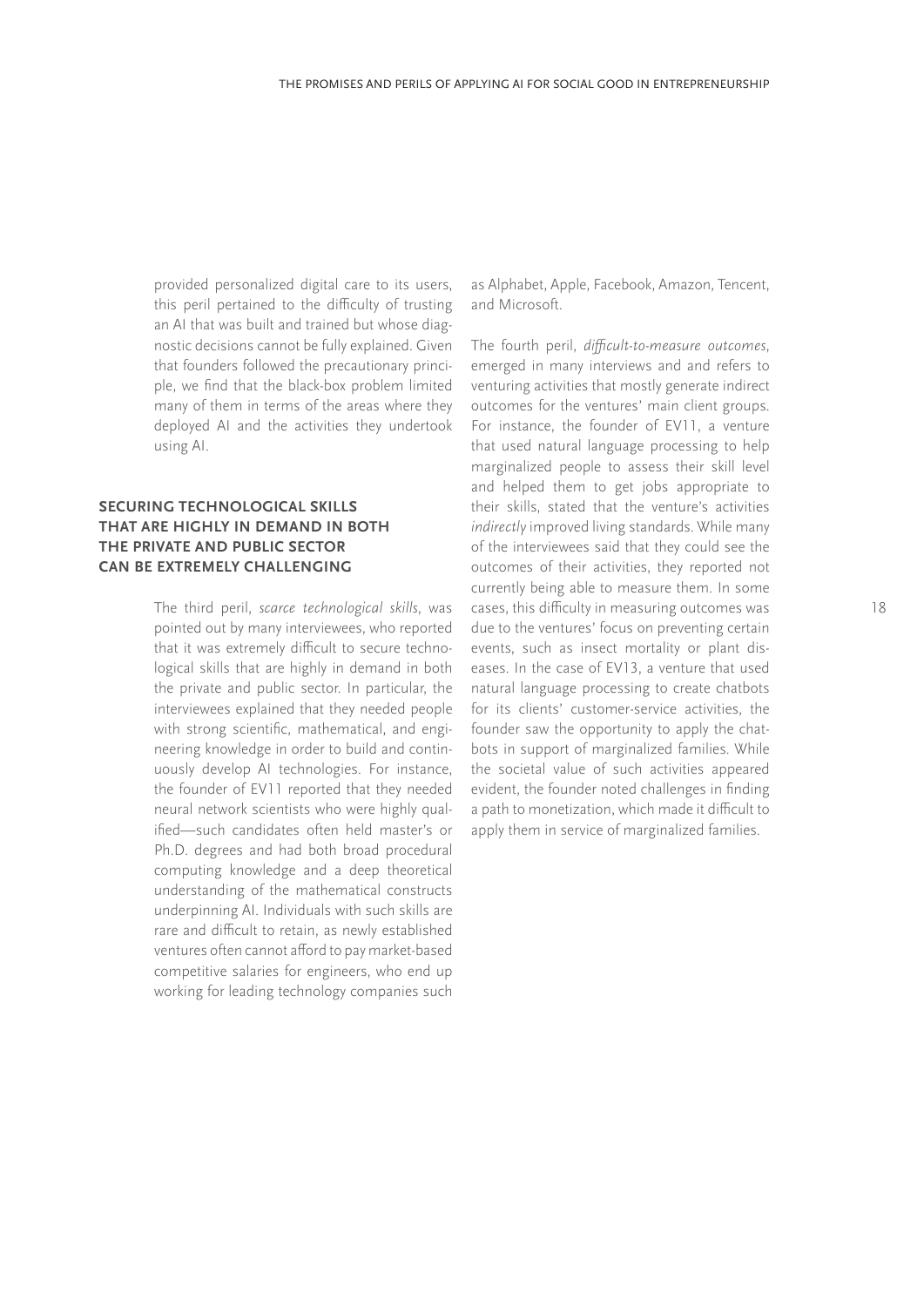# <span id="page-18-0"></span>**IMPLICATIONS**

Takeaways for entrepreneurs and policy makers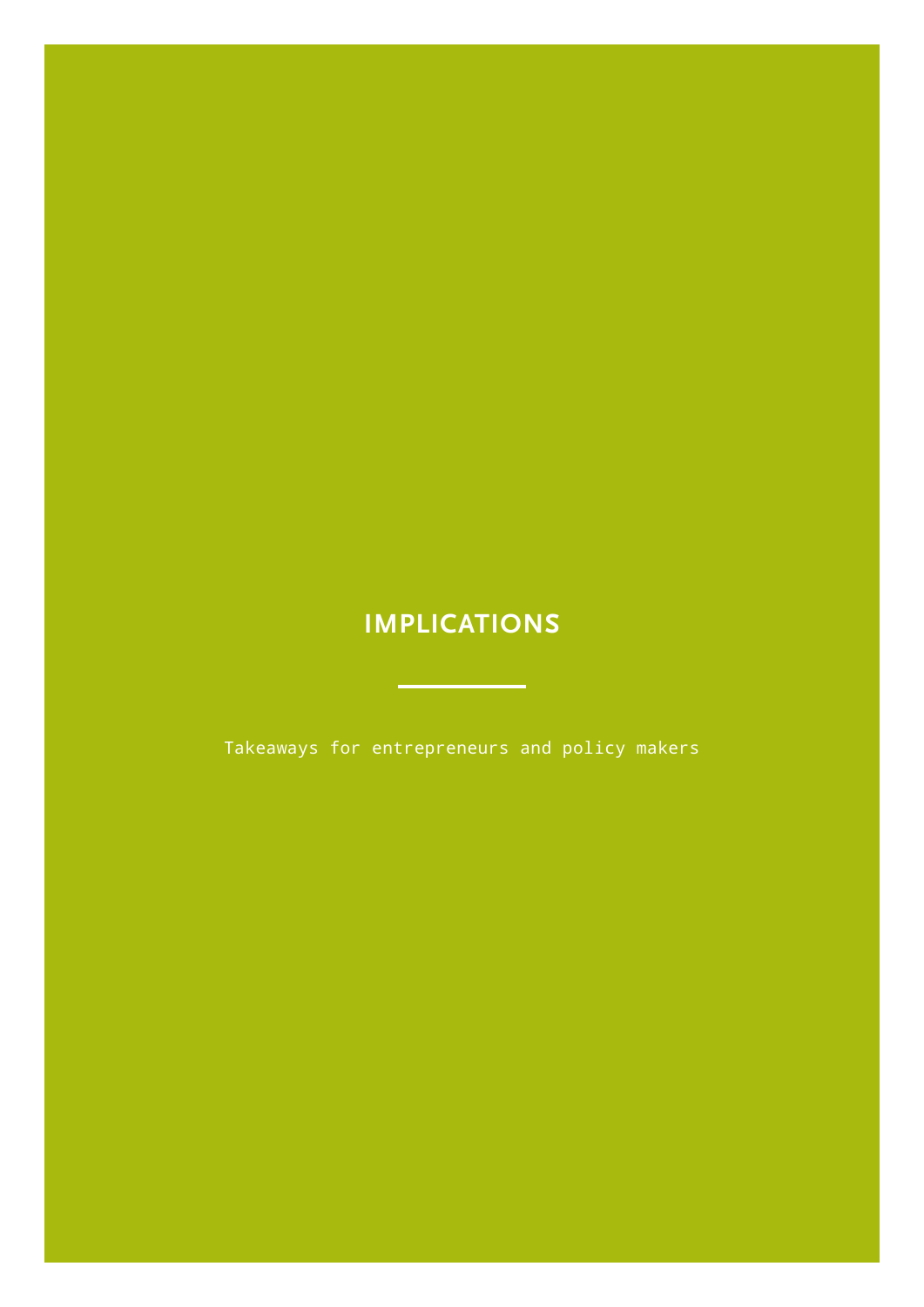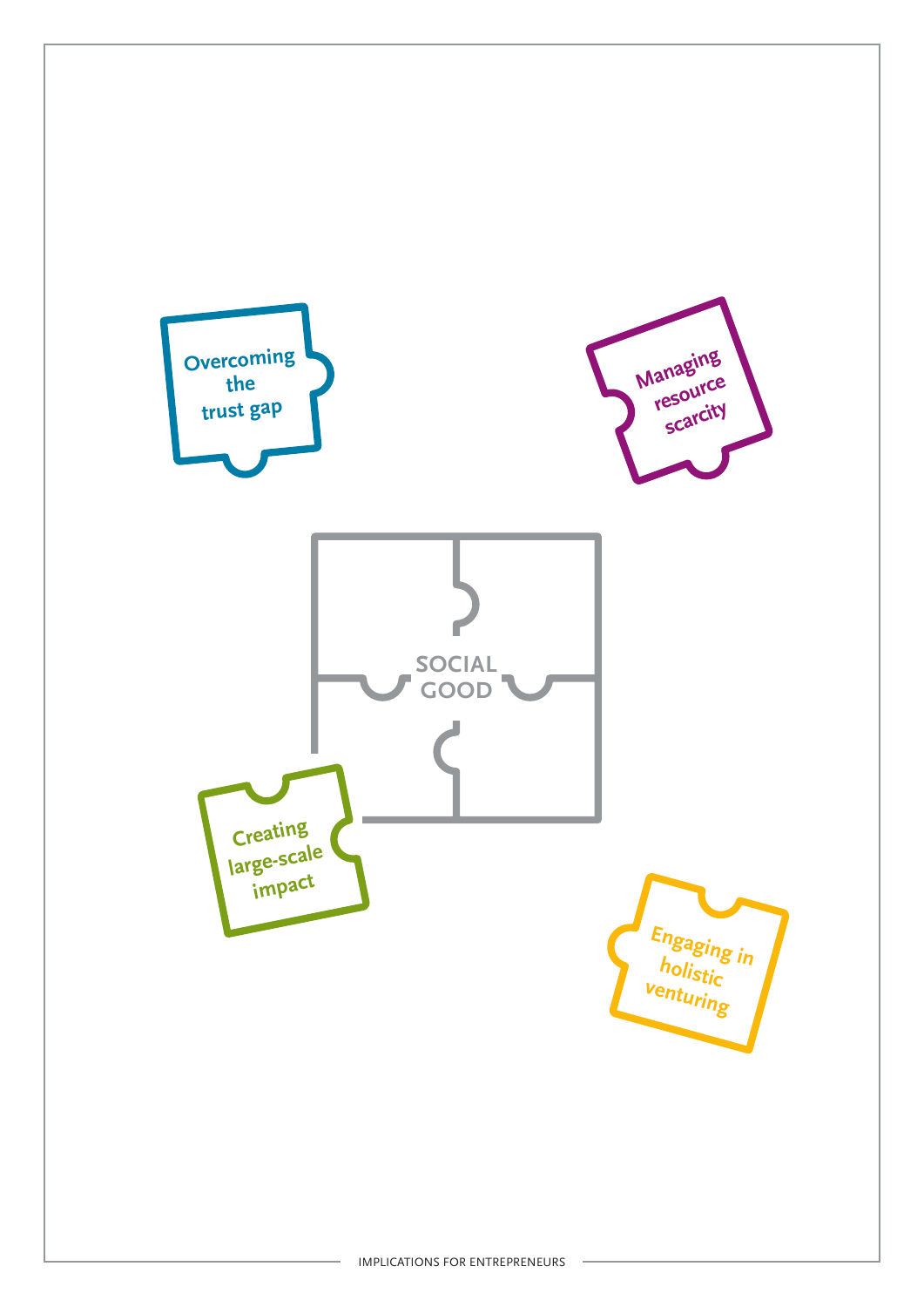### IMPLICATIONS FOR ENTREPRENEURS

For entrepreneurs, there are four key takeaways from our findings that can help them to leverage AI for social good (see the illustration on page 20).

One implication of our findings is that entrepreneurs need to overcome a trust gap as they contend with systematic bias and use systems affected by the black-box problem while aiming to deliver difficult-to-measure outcomes. While prior research has shown how mistrust in AI is driven by the sense that machines may soon replace humans and lead to work displacement (Kabir 2018), our study reveals an issue of trust that relates to the design and functionality of AI and its ethical and moral implications. Although AI enables ventures to achieve impressive levels of people-centeredness (Verganti et al. 2020), it does so without providing transparency on how decisions are being made, thus acting as a black box. In the case of EV11, it has prompted the founder to shy away from formulating life-altering recommendations about education and jobs, which could potentially be invaluable to its clients. Instead, the venture leveraged AI for descriptive purposes and mixed in more traditional mathematical models and human experience in order to make client recommendations. Because AI systems are inherently agnostic about ethics and morality, overcoming the trust gap represents a significant task for entrepreneurs who use them to interact with vulnerable humans or make diagnostics and recommend health treatments.

A second implication of our finding is that entrepreneurs also need to *manage resource*  scarcity as they face the challenge of securing scarce technological skills to deliver their difficult-to-measure outcomes. While the fact that technological skills are in high demand and entrepreneurs are struggling to recruit people

with the right mix of technical and mathematical knowledge is unsurprising, the high salaries paid by leading technology companies make it even more difficult for nascent entrepreneurs from small and medium-sized enterprises of all kinds to build a team with requisite skills (Cheng 2018). For entrepreneurial ventures that focus on using AI for social good, this problem is even more acute. In the case of EV11, engineers were offered shares in the company to compensate for lower salaries. Such strategies may help to manage resource scarcity in for-profit ventures with founders who have a proven performance track record. However, for new ventures aiming at difficult-to-assess or benefiting-the-commons outcomes, an equity-driven solution may prove impractical. In the case of entrepreneurial venture 6 (EV6), the venture's goal of protecting biodiversity and combatting bee mortality, while likely vital for our own survival, leads to outcomes that are difficult to measure and thus monetize.

Hence, its founder heavily relied on ad-hoc donations from like-minded stakeholders to ensure the venture had sufficient funding for its activities. Likewise, EV9 relied on external support from Alphabet, despite being an affiliate of a global nonprofit organization with size, brand recognition, and a wealth of experience. While such third-party support helps to mitigate resource scarcity, it falls short of a perennial strategy for scaling, and it may prevent entrepreneurial ventures from significantly contributing to the development of AI (Chalmers et al. 2021). As such, in order to participate in the disruptive development of AI and apply it for social good, resource scarcity needs to be managed well.

A third takeaway from our analysis is that entrepreneurs can engage in holistic venturing when they leverage structural flexibility to collaborate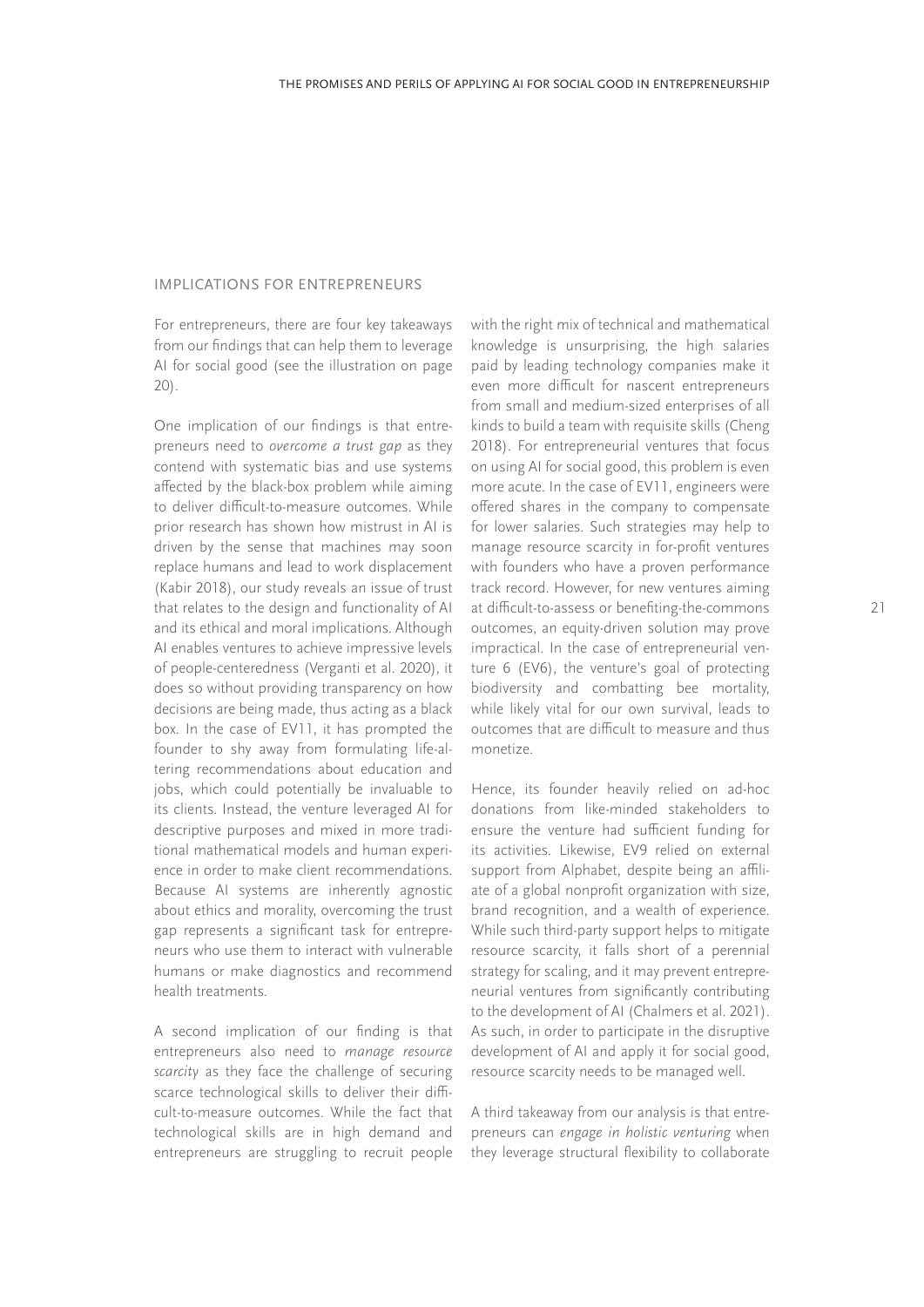with multiple stakeholders from the for-profit and nonprofit sectors. Our analysis indicates that this truly presents a substantial source of potential for ventures using AI for social good, as they focus on problems that need to be solved holistically. Hence, entrepreneurial venture 3 (EV3) can monetize its capabilities when dealing with banks and insurance agencies while also allowing individuals and research communities to access its data for free. When they utilize multiple legal forms, entrepreneurs can capture and redistribute revenues under for-profit and not-for-profit structures. This allows innovation to flourish, not only to maximize profits but also to service marginalized stakeholder and client groups with limited resources (Pappas & Popescu-Belis 2017). It is notable that holistic venturing does not just benefit entrepreneurial ventures and the grand challenges they aspire to address but all of the stakeholders involved. AI researchers may particularly benefit from data access and the opportunity to develop, test, and refine their models in real-life contexts.

### **LEVERAGING STRUCTURAL FLEXIBILITY TO COLLABORATE WITH CROSS-SECTOR STAKEHOLDERS ENABLES HOLISTIC VENTURING**

Finally, entrepreneurs can leverage the affordances of AI to create large-scale impact through break-through progress, customization at scale, or a combination of both. Past studies have documented how AI changes the fundamental characteristics of businesses, recasting the need to mitigate traditional limitations such as scale, scope, and learning (Vertangi et al. 2020). More specifically, the self-learning nature of AI systems (Faraj et al. 2018) enables entrepreneurs to find novel solutions to address society's grand challenges. Our study indicates that this often involves innovative ways of monitoring, understanding, and predicting developments. These data-based insights in turn can be used by entrepreneurs and collaborators to design effective interventions.

For example, entrepreneurial venture 5 (EV5) used AI to monitor trees and forests so that it could assess the risk of forest fires and power outages. Moreover, when customization at scale is enabled by the greater use of machines, this means that ventures do not need to shoulder the greater costs that are traditionally associated with serving more clients. As in the case of EV3, once the rules had been defined and the AI engine was calibrated using machine-learning protocols, multiple risks—ranging from forest fires, floods, and other extreme weather events—could be identified, with immediate implications for all asset categories around the world. As such, the level of analysis is no longer subject to the number of assets being evaluated for risk, independent of the number of analysts involved in the effort.

#### IMPLICATIONS FOR POLICY MAKERS

Our study suggests that policy makers have a stake in developing AI for social good. As we contemplate the fourth industrial revolution (Schwab 2017), we see that it has to date created hegemonic technology behemoths such as Alphabet, Apple, Facebook, Amazon, Tencent,

and Microsoft, who make heavy use of AI to deliver value to many customers. Yet, one can argue that such "corporate" AI utilization falls short of what we might call societal progress (Gümüsay & Reinecke 2021). Our findings ,indicate that it is when break-through progress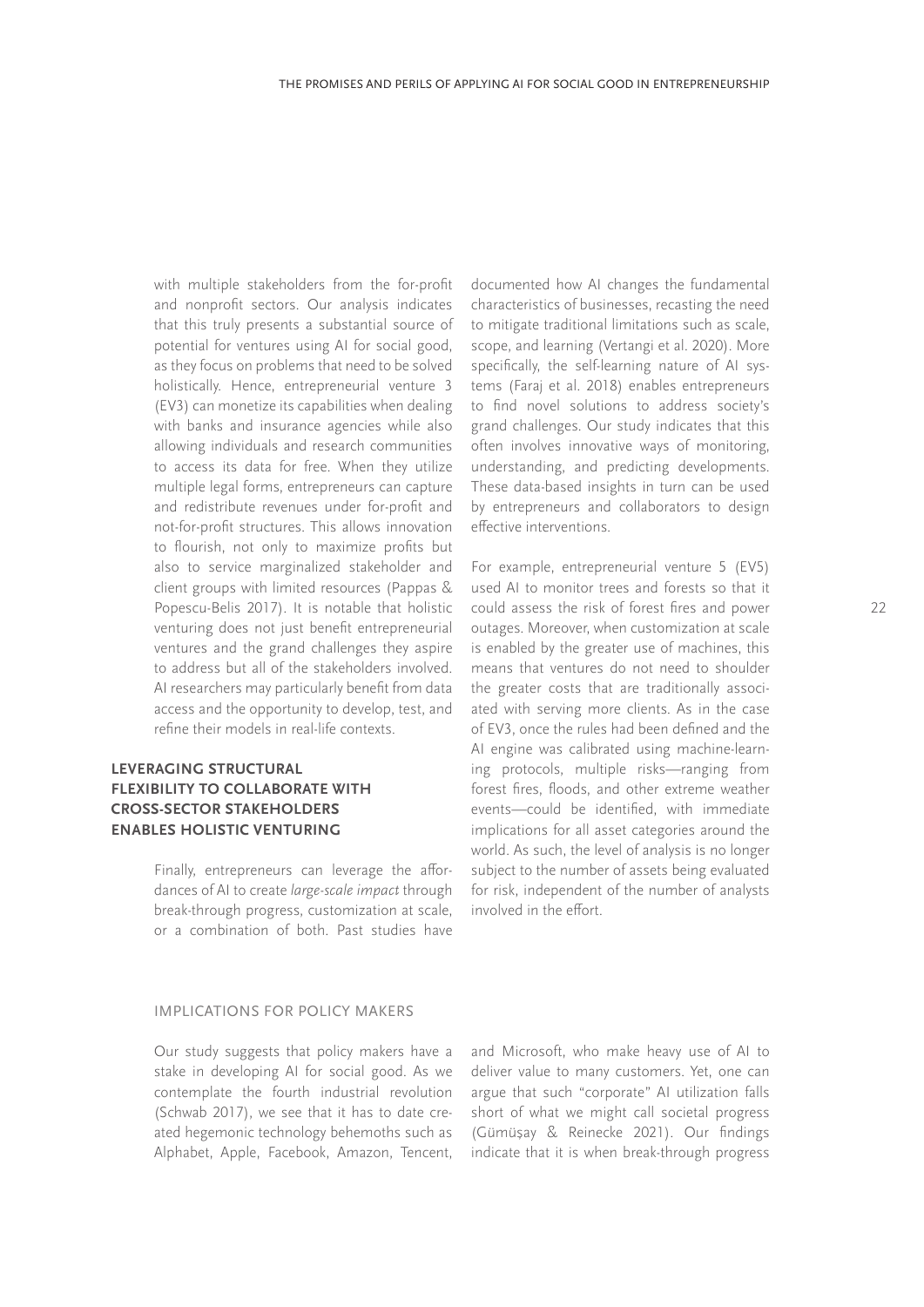is coupled with the engagement of many stakeholders, avenues for true societal progress of a different nature emerge. In this regard, governments and policy makers have the responsibility and the tools to help companies and entrepreneurial ventures to achieve societal progress.

For example, in the case of entrepreneurial venture 15 (EV15), one path to monetization and scaling is for the Netherlands' government to mandate food-wastage monitoring by restaurants and hotels, which can also help the government to meet its sustainability targets. Indeed, the founder estimated that their AI technology, if installed by 25% of restaurants and hotels, could lead to a reduction of 2% of the government's targeted 50% goal in food waste reduction.

While regulations might provide the constraints necessary for AI for social good to thrive and scale, policy makers can create the impetus for the development of an ecology of small-scale ventures with disruptive AI ideas by providing incentives and scarce resources. For instance, our study found that government laboratories often host budding ventures and that public grants have helped to turn concepts into prototypes that later became full-fledged ventures. This was the case for EV6, which was initiated by researchers who had received government grants to start the project. At EV11, the founder gained impetus by winning a competition organized by Kaggle, a community competition hub for AI and machine learning owned by Alphabet.

Our study finds that Alphabet's influence is pervasive: It serves as a competitor and early adopter of technology, a supplier of computing power, a pro-bono consultant to ventures that apply AI for social good, and a community actor that organizes funding for AI start-ups. As governments in the past have competed by

providing tax incentives to large corporations to locate in their territory, it appears that AI for social good will require a similarly targeted approach. Indeed, policy makers need to provide funds to ventures that utilize AI for social good to enable them to attract best-qualified scientists in order to leverage solutions for the grand challenges we face.

## **GREATER POLICY INVOLVEMENT IN AI FOR SOCIAL GOOD MAY ALSO HELP TO REDUCE THE TRUST GAP THAT CURTAILS ITS CURRENT DEVELOPMENT**

Greater policy involvement in AI for social good may also help to reduce the trust gap that curtails its current development, while regulation may likely allow democratization of this nascent technology and enable more active participation of small and medium-sized companies. Indeed, our study finds evidence that entrepreneurial ventures welcome greater government involvement. For example, in the case of EV8, the founder appreciated the engagement of policy makers in redefining the boundaries for digital medical care, which then allowed doctors to prescribe digital treatments and also enabled cost coverage by health insurance companies.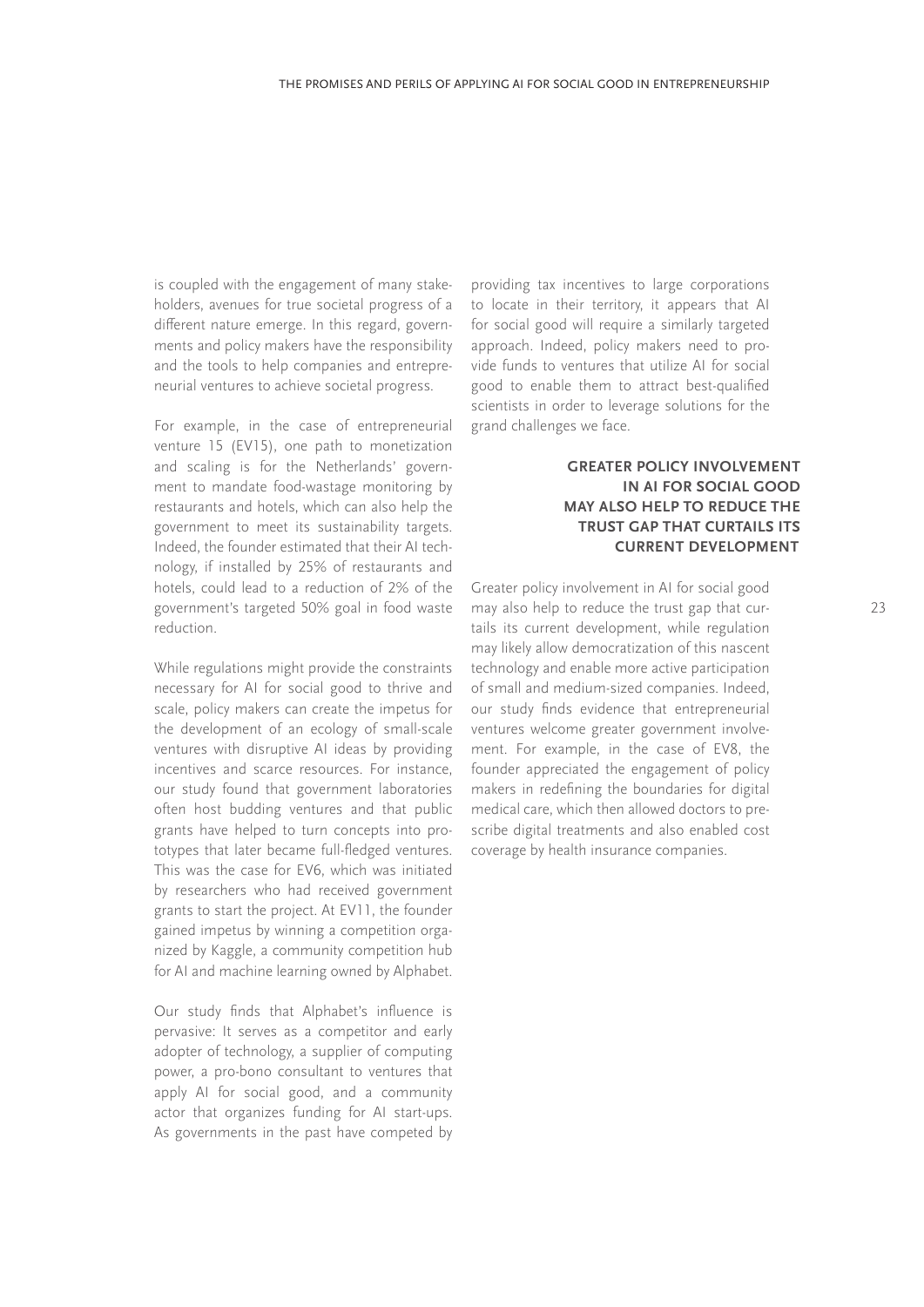# <span id="page-23-0"></span>**CONCLUSION**

ц.

<u> 1990 - Jan Barnett, fransk politiker</u>

Applying AI in a wide range of domains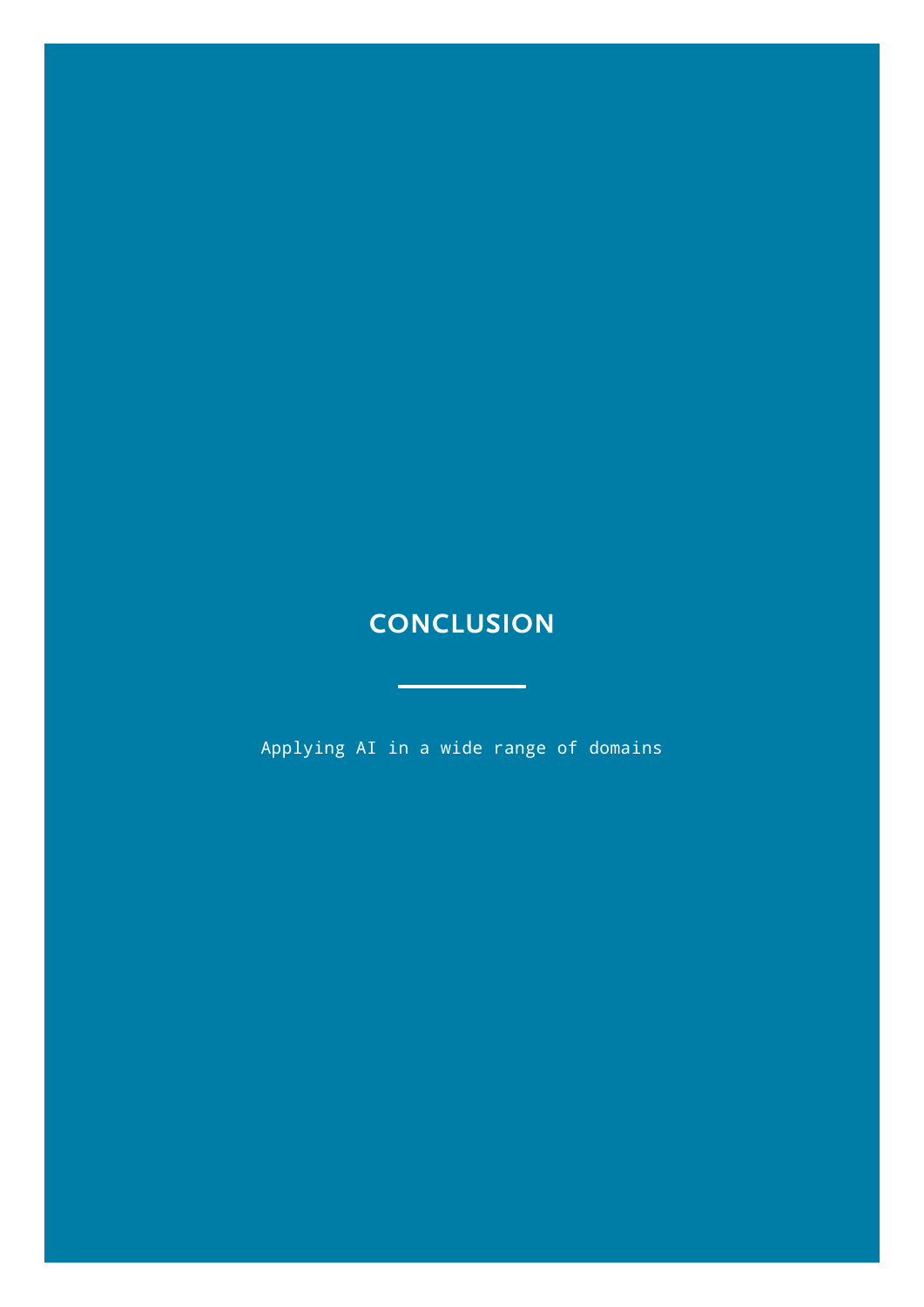### **CONCLUSION**

Our study provides guidance on how to apply AI for social good. Despite AI's increasing relevance and an emerging scholarly interest in its role in society, there is a paucity of research on how AI can be used to benefit society. We identified four main promises and four perils for entrepreneurs who leverage AI for social good as well as listing four takeaways for entrepreneurs and implications for policy makers. The variety of cases reported in this study should encourage entrepreneurs to apply AI to domains and problems that have been featured less prominently in the public discourse than domains such as radiology and recruiting. As scholars and practitioners alike are looking for scalable solutions to address increasingly grave societal issues, it is our hope that this study can shed light on the applicability of AI for positive societal change in ways that can help alleviate grand challenges in a wide range of domains, including equality and inclusion; education, health, and hunger; and climate action.

#### ACKNOWLEDGEMENTS

We are grateful to Hadi Asghari, Hendrik Send, Karina Preiss, Lubna Rashid, and Sonja Köhne for their comments on previous versions of the study. Furthermore, the authors are grateful for the kindness and support from all interviewees who provided their valuable time and input to enable this research.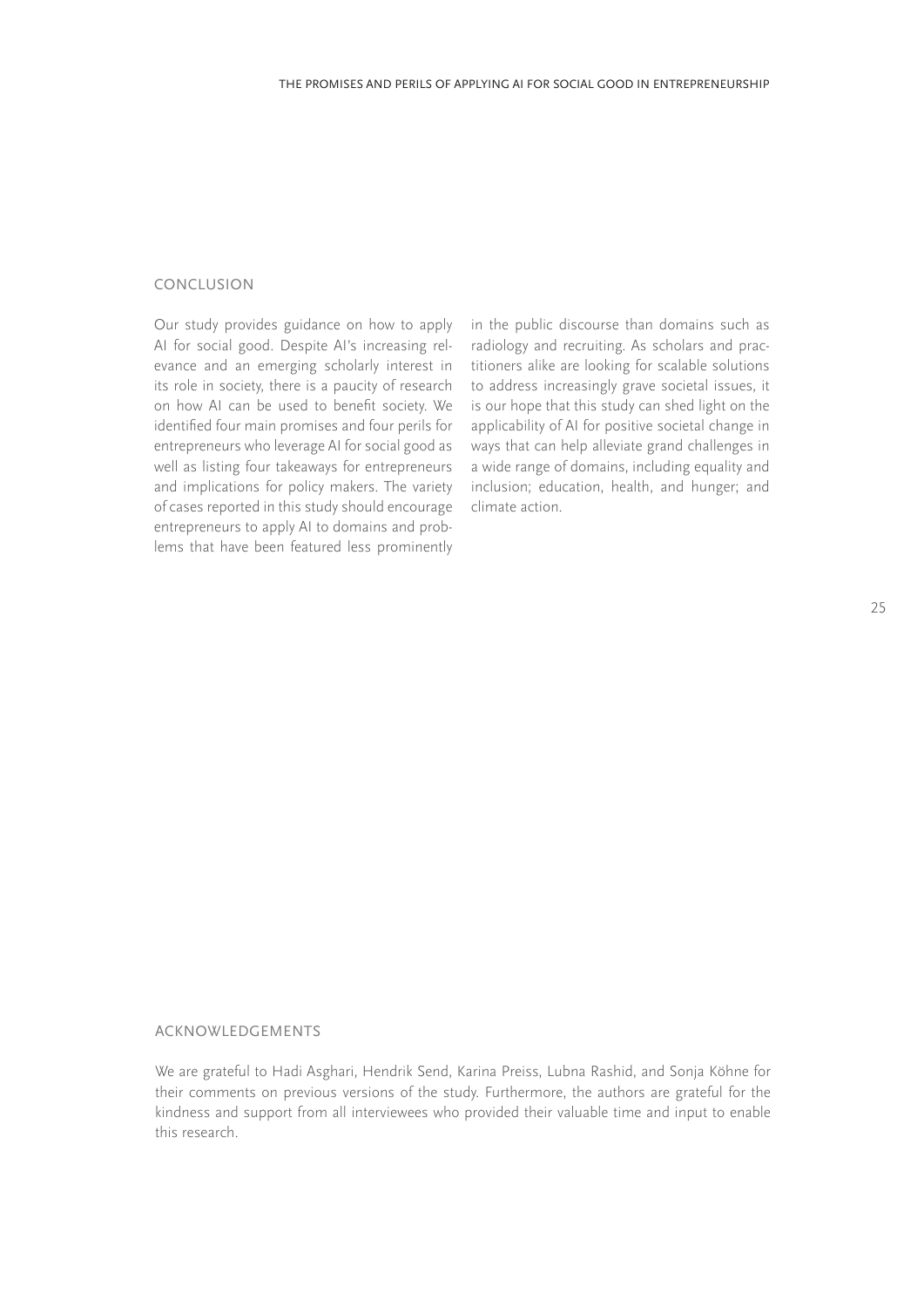# <span id="page-25-0"></span>**REFERENCES**

AppliedAI. (2019). AI Startup Landscape 2019. https://appliedai.de/startup-landscape-2019, accessed March 29, 2020.

Chalmers, D., MacKenzie, N. G., & Carter, S. (2021). Artificial intelligence and entrepreneurship: implications for venture creation in the fourth industrial revolution. Entrepreneurship Theory and Practice, 45(5), 1028-1053.

Cheng, M. (2018). How Startups Are Grappling With the Artificial Intelligence Talent Hiring Frenzy. Inc., Retrieved from: https://www. inc. com/ michelle- cheng/ how- startups- are- grappling- with- artificial- intelligencetalent-hiring- frenzy. Html.

Dacin, M. T., Dacin, P. A., & Tracey, P. (2011). Social entrepreneurship: A critique and future directions. Organization Science, 22(5), 1203-1213.

Daugherty, P. R., & Wilson, H. J. (2018). Human + machine: Reimagining work in the age of AI. Harvard Business Press.

DSEM. (2021). 3. Deutscher Social Entrepreneurship Monitor 2020/2021. Social Entrepreneurship Netzwerk Deutschland e.V. Retrived from: https://www.send-ev.de/wp-content/uploads/2021/03/DSEM-2020-21.pdf.

Ebrahim, A., & Rangan, V. K. (2014). What impact? A framework for measuring the scale and scope of social performance. California Management Review, 56(3), 118-141.

Eisenhardt, K. M., Graebner, M. E., & Sonenshein, S. (2016). Grand challenges and inductive methods: Rigor without rigor mortis. Academy of Management Journal, 59(4), 1113-1123.

Faraj, S., Pachidi, S., & Sayegh, K. (2018). Working and organizing in the age of the learning algorithm. Information and Organization, 28(1), 62-70.

Ferràs-Hernández, X. (2018). The future of management in a world of electronic brains. Journal of Management Inquiry, 27(2), 260-263.

Glikson, E., & Woolley, A. W. (2020). Human trust in artificial intelligence: Review of empirical research. Academy of Management Annals, 14(2), 627-660.

Gregory, R. W., Henfridsson, O., Kaganer, E., & Kyriakou, H. (2021). The role of artificial intelligence and data network effects for creating user value. Academy of Management Review, 46(3), 534-551.

Gümüşay, A. A., & Reinecke, J. (2021). Researching for desirable futures: from real utopias to imagining alternatives. Journal of Management Studies.

Günzel-Jensen, F., Siebold, N., Kroeger, A., & Korsgaard, S. (2020). Do the United Nations' Sustainable Development Goals matter for social entrepreneurial ventures? A bottom-up perspective. Journal of Business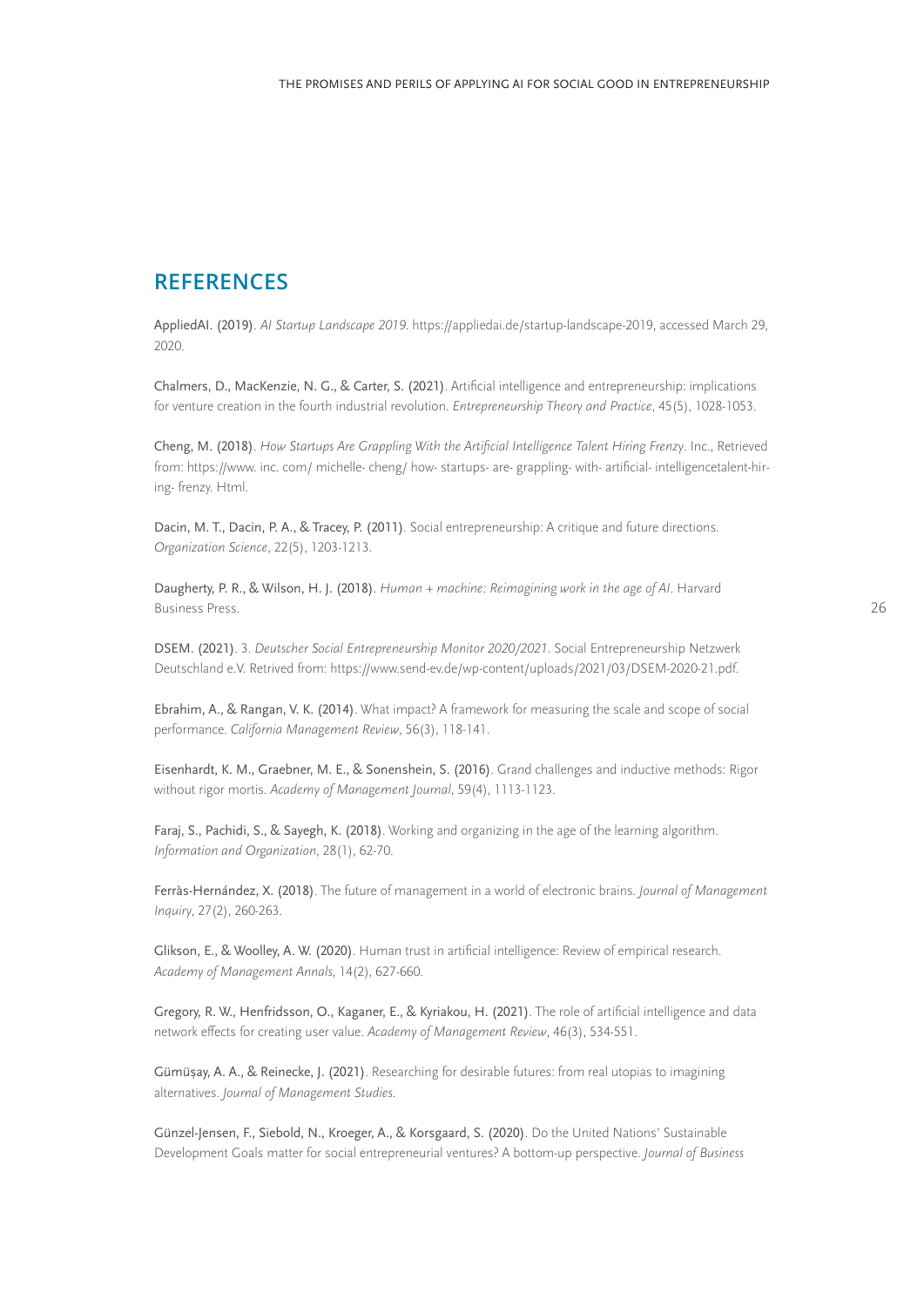Venturing Insights, 13, e00162.

Henriksen, A., & Bechmann, A. (2020). Building Truths in AI: Making predictive algorithms doable in healthcare. Information, Communication & Society, 23(6), 802-816.

Jarrahi, M. H. (2018). Artificial intelligence and the future of work: Human-AI symbiosis in organizational decision making. Business Horizons, 61(4), 577-586.

Kabir, M. (2018). Entrepreneurship process in the era of Artificial Intelligence. In ACPI (pp. 174-182).

Kellogg, K. C., Valentine, M. A., & Christin, A. (2020). Algorithms at Work: The New Contested Terrain of Control. Academy of Management Annals, 14(1), 366-410.

Lévesque, M., Obschonka, M., & Nambisan, S. (2020). Pursuing Impactful Entrepreneurship Research Using Artificial Intelligence. Entrepreneurship Theory & Practice.

Mair, J., Battilana, J., & Cardenas, J. (2012). Organizing for society: A typology of social entrepreneuring models. Journal of Business Ethics, 111(3), 353-373.

Makridakis, S. (2017). The forthcoming Artificial Intelligence (AI) revolution: Its impact on society and firms. Futures, 90, 46-60.

McKinsey & Company. (2018). Notes from the AI frontier: Applying AI for social good. McKinsey Global Institute.

Nilsson, N. J. (1971). Problem-solving methods in artificial intelligence. New York: McGraw-Hill.

OECD. (2018). Private equity investment in artificial intelligence. OECDo.

Pappas, N., & Popescu-Belis, A. (2017). Explicit document modeling through weighted multiple-instance learning. Journal of Artificial Intelligence Research, 58, 591-626.

Raisch, S., & Krakowski, S. (2021). Artificial intelligence and management: The automation–augmentation paradox. Academy of Management Review, 46(1), 192-210.

Scheidgen, K. Gümüsay, A. A., Günzel-Jensen, F., Krlev, G., Wolf, M. (2021). Crises and entrepreneurial ,opportunities: Digital social innovation in response to physical distancing. Journal of Business Venturing Insights, 15: 1-9.

Schwab, K. (2017). The fourth industrial revolution. Currency.

Siebold, N., Günzel-Jensen, F., & Müller, S. (2019). Balancing dual missions for social venture growth: at comparative case study. Entrepreneurship & Regional Development, 31(9-10), 710-734.

Tomašev, N., Cornebise, J., Hutter, F., Mohamed, S., Picciariello, A., Connelly, B., Belgrave, D. C. M., Ezer, D.,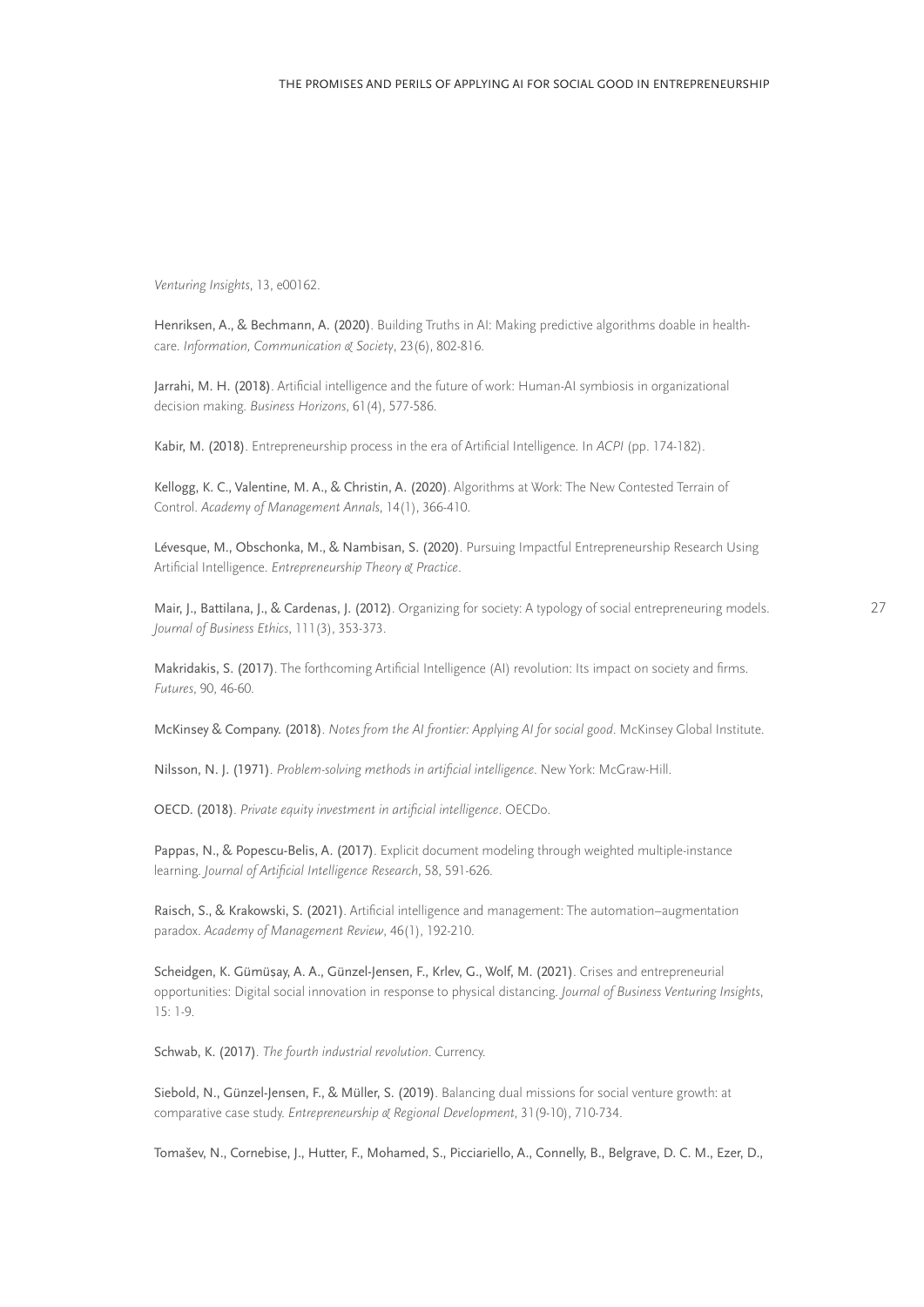Haert, F. C. v. d., Mugisha, F., Abila, G., Arai, H., Almiraat, H., Proskurnia, J., Snyder, K., Otake-Matsuura, M., Othman, M., Glasmachers, T., Wever, W. d., Teh, Y. W., Khan, M. E., Winne, R. D., Schaul, T., & Clopath, C. (2020). AI for social good: unlocking the opportunity for positive impact. Nature Communications, 11(1), 2468.

Verganti, R., Vendraminelli, L., & Iansiti, M. (2020). Innovation and Design in the Age of Artificial Intelligence. Journal of Product Innovation Management, 37(3), 212-227.

Westley, F., & Antadze, N. (2010). Making a difference: strategies for scaling social innovation for greater impact. The Innovation Journal: The Public Sector Innovation Journal, 15(2), 1-19.

Wry, T., & Haugh, H. (2018). Brace for Impact: Uniting Our Diverse Voices through a Social Impact Frame. Journal of Business Venturing, 33(5), 566-574.

Yin, R. K. (2003). Case study research: Design and methods (3rd edn.). Thousand Oaks: Sage.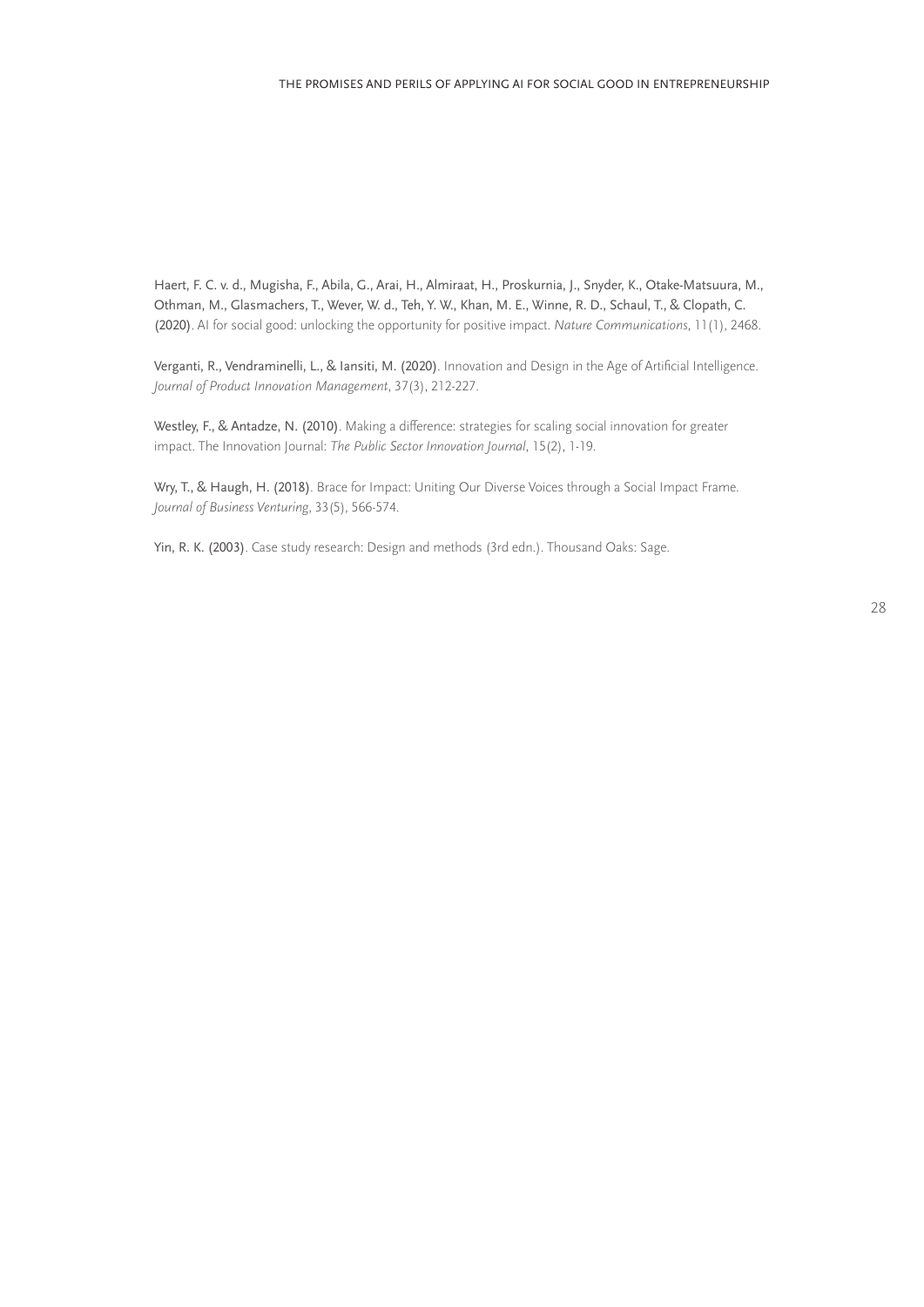# <span id="page-28-0"></span>**ABOUT**

### ALEXANDER VON HUMBOLDT INSTITUTE FOR INTERNET AND SOCIETY

The [Alexander von Humboldt Institute for Internet and Society \(HIIG\)](www.hiig.de) researches the development of the internet from a societal perspective. The aim is to better understand the digitalization of all spheres of life. As the first institute in Germany to focus on internet and society, HIIG has established an understanding that emphasizes the embeddedness of digital innovations in societal processes. Drawing on the scientific competencies brought together at the institute, HIIG is making substantive contributions to our understanding of the relationship between innovation and governance in the digital society. The challenge is to comprehend and change societal values and norms—for example, when developing technologies and business models—but also to do so in an innovation-friendly manner. HIIG was founded in 2011 by the Humboldt-Universität zu Berlin, the Berlin University of the Arts and the WZB Berlin Social Science Center, in alliance with the Leibniz Institute for Media Research | Hans Bredow Institute (HBI) in Hamburg as an integrated co-operation partner.

This study was co-authored by members of the [Innovation, Entrepreneurship & Society Group \(IES\)](https://www.hiig.de/research/innovation-und-entrepreneurship/) at HIIG. The aim of the research group is to understand, inform, and co-create innovation and entrepreneurship in a rapidly changing, globally interconnected digital economy and society. The current work of the IES focuses on four research areas, through which we investigate the mechanisms and enablers of digital innovation and entrepreneurship at different analytical levels: Digital Technologies & Value Creation; Collaboration & Openness; Platforms & Ecosystems; Digital Social Innovation & Entrepreneurship.

### AUTHORS

Nicole Siebold is assistant professor in entrepreneurship at Aarhus University in Denmark and associated scholar at the "Innovation, Entrepreneurship & Society" research group at the Alexander von Humboldt Institute for Internet & Society in Berlin. Her research focuses on social entrepreneurship; collaborations of social ventures; the creation and growth of social impact; and grand challenges, innovation & the applicability of AI for the greater good of society.

, Ali Aslan Gümüsay is head of the "Innovation, Entrepreneurship & Society" research group at the Alexander von Humboldt Institute for Internet & Society in Berlin. He works on values, meaning, and hybridity in entrepreneurial settings; grand challenges, innovation and new forms of organizing; societal complexity and engaged scholarship; and digitalization and the future of work/leadership.

Georg von Richthofen is senior researcher in the "Innovation, Entrepreneurship & Society" research group at the Alexander von Humboldt Institute for Internet & Society Berlin, where he is leading a research project on the deployment of AI in the context of knowledge work. His research focuses on the sharing economy; digitalization and work; and digital consumption.